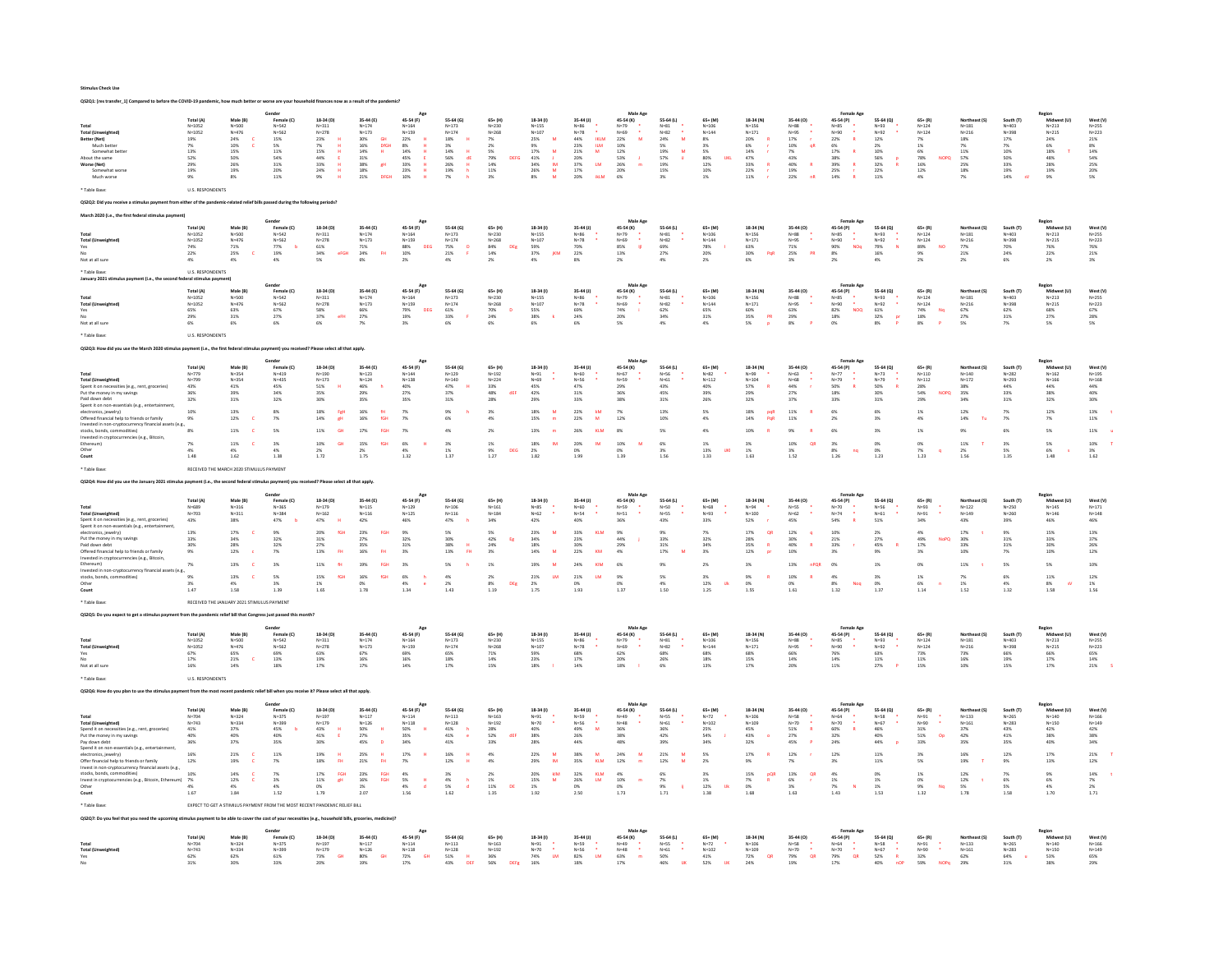\* Table Base: EXPECT TO GET A STIMULUS PAYMENT FROM THE MOST RECENT PANDEMIC RELIEF BILL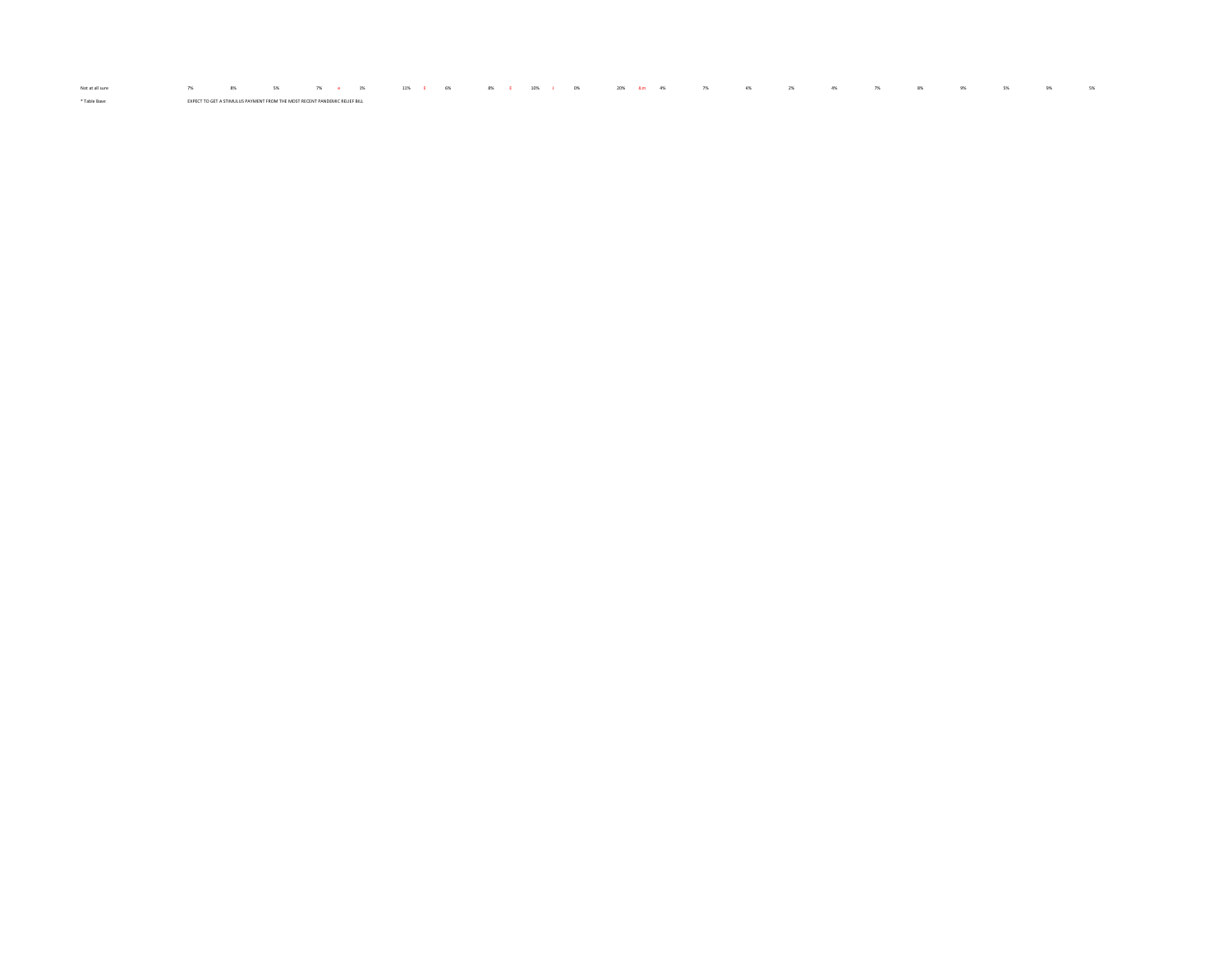|                                                                                                                                                                                                                                                                                                                                                                                                                             |                                                                                                            |                                                                                                                                 | ed to before the COVID-19 pandemic, how much better or worse are your household finances now as a result of the |                                                                                  |                                                                                                                |                                                                                                                  |                                                                                                    |                                                                                        |                                                                                                             |                                                                                                        |                                                                                                                                                               |                                                                                               |                                                                                               |                                                                                      |                                                                                          |                                                                                                                                                                |                                                                                            |                                                                                  |                                                                                            |                                                                                                       |                                                                                                                                                                            |                                                                                                                             |
|-----------------------------------------------------------------------------------------------------------------------------------------------------------------------------------------------------------------------------------------------------------------------------------------------------------------------------------------------------------------------------------------------------------------------------|------------------------------------------------------------------------------------------------------------|---------------------------------------------------------------------------------------------------------------------------------|-----------------------------------------------------------------------------------------------------------------|----------------------------------------------------------------------------------|----------------------------------------------------------------------------------------------------------------|------------------------------------------------------------------------------------------------------------------|----------------------------------------------------------------------------------------------------|----------------------------------------------------------------------------------------|-------------------------------------------------------------------------------------------------------------|--------------------------------------------------------------------------------------------------------|---------------------------------------------------------------------------------------------------------------------------------------------------------------|-----------------------------------------------------------------------------------------------|-----------------------------------------------------------------------------------------------|--------------------------------------------------------------------------------------|------------------------------------------------------------------------------------------|----------------------------------------------------------------------------------------------------------------------------------------------------------------|--------------------------------------------------------------------------------------------|----------------------------------------------------------------------------------|--------------------------------------------------------------------------------------------|-------------------------------------------------------------------------------------------------------|----------------------------------------------------------------------------------------------------------------------------------------------------------------------------|-----------------------------------------------------------------------------------------------------------------------------|
| Total<br><b>Total (Unweighted)</b><br>Better (Net)<br>Much better<br>Somewhat better<br>About the same<br>Worse (Net)<br>Somewhat worse<br>Much worse<br>* Table Base                                                                                                                                                                                                                                                       | Total (A)<br>1.052<br>1.052<br>205<br>73<br>132<br>546<br>301<br>202<br>$100\,$<br><b>U.S. RESPONDENTS</b> | Male (B)<br>$\begin{array}{c} 500 \\ 476 \\ 121 \end{array}$<br>48<br>$73\,$<br>$\begin{array}{c} 248 \\ 131 \end{array}$<br>93 | Gender<br>Female (C)<br>542<br>562<br>$_{82}$<br>25<br>58<br>290<br>169<br>107<br>62                            | 18-34 (D)<br>311<br>$\frac{278}{70}$<br>$22\,$<br>48<br>138<br>103<br>74<br>29   | 35-44 (E)<br>174<br>173<br>$\overline{52}$<br>28<br>$^{24}$<br><sub>SS</sub><br>67<br>31                       | 45-54 (F)<br>164<br>159<br>36<br>13<br>23<br>74<br>54<br>37<br>17                                                | 55-64 (G)<br>173<br>174<br>30<br>25<br>98<br>45<br>33<br>13                                        | 65+ (H)<br>230<br>268<br>$16\,$<br>$12\,$<br>182<br>$_{32}$<br>26                      | 18-34 (1)<br>155<br>107<br>39<br>13<br>26<br>64<br>52<br>40<br>12                                           | 35-44 (J)<br>86<br>78<br>38<br>20<br>$\overline{18}$<br>17<br>$\overline{31}$<br>15<br>17              | Male Age<br>45-54 (K)<br>79<br>co.<br>17<br>42<br>20<br>16                                                                                                    | 55-64 (L)<br>$\begin{array}{c} 81 \\ 82 \end{array}$<br>19<br>15<br>46<br>$1\mathrm{S}$<br>12 | 65+ (M)<br>$\frac{106}{144}$<br>85<br>$12$<br>11                                              | 18-34 (N)<br>156<br>171<br>31<br>22<br>74<br>${\sf s}_1$<br>35<br>$17$               | 35-44 (O)<br>88<br>$\alpha$<br>15<br>38<br>36<br>16<br>19                                | Female Ag<br>45-54 (P)<br>85<br>19<br>14<br>33<br>34<br>21<br>$12\,$                                                                                           | 55-64 (Q)<br>$\frac{93}{92}$<br>$11\,$<br>52<br>30<br>20<br>10                             | $65 + (R)$<br>$\frac{124}{124}$<br>97<br>20<br>15                                | $\begin{array}{c} 181 \\ 216 \\ 32 \end{array}$<br>$12$<br>$21\,$<br>103<br>46<br>33<br>12 | 403<br>398<br>68<br>29<br>$\overline{\mathbf{3}}$<br>203<br>132<br>76                                 | Region<br>Mid<br>213<br>215<br>50<br>13<br>37<br>102<br>$_{60}$<br>41<br>19                                                                                                | West (V)<br>255<br>223<br>54<br>$\frac{19}{35}$<br>137<br>64<br>50<br>$\overline{13}$                                       |
|                                                                                                                                                                                                                                                                                                                                                                                                                             | int from either of the a                                                                                   |                                                                                                                                 | nic-related relief bills passed during the following periods?                                                   |                                                                                  |                                                                                                                |                                                                                                                  |                                                                                                    |                                                                                        |                                                                                                             |                                                                                                        |                                                                                                                                                               |                                                                                               |                                                                                               |                                                                                      |                                                                                          |                                                                                                                                                                |                                                                                            |                                                                                  |                                                                                            |                                                                                                       |                                                                                                                                                                            |                                                                                                                             |
|                                                                                                                                                                                                                                                                                                                                                                                                                             |                                                                                                            |                                                                                                                                 |                                                                                                                 |                                                                                  |                                                                                                                |                                                                                                                  |                                                                                                    |                                                                                        |                                                                                                             |                                                                                                        |                                                                                                                                                               |                                                                                               |                                                                                               |                                                                                      |                                                                                          |                                                                                                                                                                |                                                                                            |                                                                                  |                                                                                            |                                                                                                       |                                                                                                                                                                            |                                                                                                                             |
| <b>Total (Unweighted)</b><br>Yes<br>No<br>Not at all sure<br>* Table Ras                                                                                                                                                                                                                                                                                                                                                    | Total (A)<br>1,052<br>1,052<br>779<br>233<br>$41\,$<br><b>U.S. RESPONDENTS</b>                             | Male (R)<br>$\frac{500}{476}$<br>$\begin{array}{c} 354 \\ 127 \end{array}$<br>20                                                | Female (C)<br>542<br>562<br>419<br>402<br>$\bf{21}$                                                             | 18-34 (D)<br>$\overline{311}$<br>278<br>190<br>105<br>$16\,$                     | 35-44 (E)<br>$\frac{174}{173}$<br>$123\,$<br>41<br>10                                                          | 45-54 (F)<br>$164$<br>$159$<br>$144$<br>$17\,$                                                                   | 55.64 (6)<br>173<br>174<br>$129\,$<br>37                                                           | $65+ (H)$<br>230<br>268<br>192<br>33                                                   | 18-34 (1)<br>$\frac{155}{107}$<br>$\begin{array}{c} 91 \\ 57 \end{array}$                                   | 35-44 (J)<br>86<br>78<br>60<br>19                                                                      | 45-54 (K)<br>69<br>$_{\rm 67}$<br>$10$                                                                                                                        | 55.64 (1)<br>81<br>82<br>$\frac{56}{22}$                                                      | 65+ (M)<br>106<br>144<br>$^{\rm 82}$<br>$21\,$                                                | 18-34 (N)<br>$\frac{156}{171}$<br>99<br>48<br>10                                     | 35-44 (0)<br>88<br>95<br>63<br>22                                                        | 45-54 (P)<br>90<br>$77\,$<br>6                                                                                                                                 | 55-64 (Q)<br>93<br>92<br>73<br>15                                                          | $\begin{array}{c} 65+ (R) \\ 124 \\ 124 \end{array}$<br>$110\,$<br>$12\,$        | 181<br>216<br>216<br>140<br>37                                                             | South (T)<br>403<br>398<br>282<br>97<br>$^{24}$                                                       | Region<br>Midw<br>213<br>215<br>162<br>a fi f<br>46<br>$\sf s$                                                                                                             | West (V)<br>255<br>223<br>195<br>52                                                                                         |
| January 2021 sti                                                                                                                                                                                                                                                                                                                                                                                                            | deral stimulus payment)                                                                                    |                                                                                                                                 |                                                                                                                 |                                                                                  |                                                                                                                |                                                                                                                  |                                                                                                    |                                                                                        |                                                                                                             |                                                                                                        |                                                                                                                                                               |                                                                                               |                                                                                               |                                                                                      |                                                                                          |                                                                                                                                                                |                                                                                            |                                                                                  |                                                                                            |                                                                                                       |                                                                                                                                                                            |                                                                                                                             |
| Total<br><b>Total (Ur</b><br>Yes<br>Not at all sure<br>* Table Base                                                                                                                                                                                                                                                                                                                                                         | Total (A)<br>1.052<br>1,052<br>689<br>303<br>60<br><b>U.S. RESPONDENTS</b>                                 | Male (B<br>500<br>$476$<br>$316$<br>$156\,$<br>28                                                                               | Fem<br>542<br>$562$<br>365<br>$\bf 144$<br>32                                                                   | 18-34 (D)<br>311<br>$\frac{278}{179}$<br>$^{\rm 113}$<br>19                      | 35-44 (E)<br>174<br>$173\,$<br>115<br>47<br>13                                                                 | 45-54 (F)<br>164<br>159<br>129<br>$_{\rm 31}$                                                                    | 55-64 (G)<br>$\begin{array}{c} 173 \\ 174 \\ 106 \end{array}$<br>57<br>11                          | $65+ (H)$<br>230<br>268<br>161<br>55<br>14                                             | 18-34 (I)<br>$\begin{array}{r} 155 \\ 107 \\ 85 \\ 59 \\ 10 \end{array}$                                    | 35-44 (J)<br>86<br>78<br>60<br>$\mathbf{21}$                                                           | 45-54 (K)<br>79<br>$69$<br>59<br>$\lambda$<br>$_{\rm 16}$                                                                                                     | 55-64 (L)<br>$\begin{array}{c} 81 \\ 82 \end{array}$<br>50<br>$\sqrt{27}$                     | 65+ (M)<br>$\begin{array}{c} 106 \\ 144 \\ 68 \end{array}$<br>33                              | 18-34 (N)<br>$\frac{156}{171}$<br>94<br>${\sf S4}$<br>8                              | 35-44 (O)<br>88<br>95<br>55<br>26                                                        | 45-54 (P)<br>85<br>90<br>70<br>$\lambda$<br>$15\,$                                                                                                             | 55-64 (Q)<br>93<br>92<br>56<br>29                                                          | 65+ (R)<br>124<br>124<br>93<br>$\bf{22}$<br>10                                   | 181<br>216<br>122<br>$\begin{array}{c} 49 \\ 10 \end{array}$                               | 403<br>$398$<br>$250$<br>$126\,$<br>26                                                                | Region<br>Midw<br>213<br>$\frac{215}{145}$<br>${\sf 56}$<br>$11\,$                                                                                                         | West (V)<br>255<br>223<br>171<br>$\begin{array}{c} 71 \\ 13 \end{array}$                                                    |
|                                                                                                                                                                                                                                                                                                                                                                                                                             |                                                                                                            |                                                                                                                                 |                                                                                                                 | ed? Please select all that apply                                                 |                                                                                                                |                                                                                                                  |                                                                                                    |                                                                                        |                                                                                                             |                                                                                                        |                                                                                                                                                               |                                                                                               |                                                                                               |                                                                                      |                                                                                          |                                                                                                                                                                |                                                                                            |                                                                                  |                                                                                            |                                                                                                       |                                                                                                                                                                            |                                                                                                                             |
| <b>Total (Unweighted)</b><br>Spent it on necessities (e.g., rent, gr<br>Put the money in my savings<br>Paid down debt<br>Spent it on non-essentials (e.g., enter<br>electronics, jewelry)<br>Offered financial help to friends or family<br>Invested in non-cryptocurrency financial assets (e.g.<br>stocks, bonds, com<br>nodities)<br>Invested in cryptocurrencies (e.g., Bitcoin<br>Ethereum)<br>Other<br>Count          | Total (A)<br>779<br>799<br>334<br>280<br>246<br>80<br>72<br>61<br>51<br>1.48                               | Male (B)<br>354<br>354<br>144<br>138<br>110<br>45<br>38<br>14<br>1.62                                                           | Female (C)<br>419<br>435<br>188<br>142<br>134<br>34<br>28<br>$\bf{22}$<br>$\frac{12}{17}$<br>1.38               | 18-34 (D)<br>190<br>173<br>58<br>34<br>$\mathbf{21}$<br>19<br>1.72               | 35-44 (E)<br>123<br>124<br><b>56<br/>35</b><br>43<br>20<br>20<br>$\mathbf{21}$<br>18<br>1.75                   | 45-54 (F)<br>$_{\rm 144}$<br>138<br>58<br>38<br>51<br>10<br>10<br>1.32                                           | 55-64 (G)<br>129<br>140<br>$60$<br>$48$<br>$41\,$<br>11<br>1.37                                    | $65 + (H)$<br>192<br>224<br>63<br>91<br>54<br>×.<br>$\ddot{a}$<br>18<br>1.27           | 18-34 (f)<br>$\begin{array}{c} 91 \\ 69 \end{array}$<br>$_{\rm 41}$<br>26<br>16<br>$12\,$<br>$17\,$<br>1.82 | 35-44 (J)<br>60<br>56<br>$\begin{array}{c} 28 \\ 18 \end{array}$<br>20<br>13<br>13<br>16<br>12<br>1.99 | 45-54 (K)<br>67<br>59<br>$\begin{array}{c} 19 \\ 24 \end{array}$<br>25<br>1.39                                                                                | 55-64 (L)<br>56<br>61<br>$\frac{24}{25}$<br>18<br>$\overline{\mathbf{3}}$<br>1.56             | $65+$ (M)<br>82<br>112<br>33<br>32<br>$\bf 22$<br>$\,$ 3<br>10<br>1.33                        | 18-34 (N)<br>$\frac{99}{104}$<br>56<br>29<br>32<br>17<br>10<br>1.63                  | 35-44 (0)<br>$\begin{array}{c} 63 \\ 68 \end{array}$<br>$rac{28}{17}$<br>$^{23}$<br>1.52 | Female Age<br>45-54 (P)<br>79<br>$\begin{array}{c} 38 \\ 14 \end{array}$<br>25<br>1.26                                                                         | 55-64 (Q)<br>73<br>79<br>$\frac{36}{22}$<br>$\bf 23$<br>$\Delta$<br>$\overline{2}$<br>1.23 | $65 + (R)$<br>$\frac{110}{112}$<br>30<br>59<br>32<br>1.23                        | Northeast (S)<br>$\frac{140}{172}$<br>53<br>49<br>48<br>17<br>20<br>13<br>15<br>1.56       | South (T)<br>282<br>293<br>$\frac{124}{92}$<br>88<br>18<br>18<br>13<br>1.35                           | Region<br>Midwest (U)<br>162<br>166<br>$70$<br>61<br>52<br>20<br>$11\,$<br>$\,$ 8<br>$\begin{array}{c} 8 \\ 10 \end{array}$<br>1.48                                        | West (V)<br>$\frac{195}{168}$<br>$\frac{86}{77}$<br>58<br>25<br>$\mathbf{22}$<br>$\bf{22}$<br>$19\,$<br>1.62                |
| * Table Rase                                                                                                                                                                                                                                                                                                                                                                                                                |                                                                                                            | RECEIVED THE MARCH 2020 STIMULUS PAYMENT                                                                                        |                                                                                                                 |                                                                                  |                                                                                                                |                                                                                                                  |                                                                                                    |                                                                                        |                                                                                                             |                                                                                                        |                                                                                                                                                               |                                                                                               |                                                                                               |                                                                                      |                                                                                          |                                                                                                                                                                |                                                                                            |                                                                                  |                                                                                            |                                                                                                       |                                                                                                                                                                            |                                                                                                                             |
| OS2O4: How did you use the January 2021 stin                                                                                                                                                                                                                                                                                                                                                                                |                                                                                                            |                                                                                                                                 |                                                                                                                 | ed? Please select all that apply                                                 |                                                                                                                |                                                                                                                  |                                                                                                    |                                                                                        |                                                                                                             |                                                                                                        |                                                                                                                                                               |                                                                                               |                                                                                               |                                                                                      |                                                                                          |                                                                                                                                                                |                                                                                            |                                                                                  |                                                                                            |                                                                                                       |                                                                                                                                                                            |                                                                                                                             |
| Total (Unweighted)<br>Spent it on necessities (e.g., rent, groceries)<br>Spent it on non-essentials (e.g., entertainm<br>electronics, jewelry)<br>Put the money in my saying:<br>Paid down debt<br>Offered financial help to friends or family<br>Invested in cryptocurrencies (e.g., Bitcoin<br>Ethereum)<br>Invested in non-crypt<br>stocks, bonds, commodities)<br>Other<br>Count                                        | Total (A)<br>689<br>703<br>296<br>87<br>226<br>208<br>65<br>50<br>59<br>22<br>$1.47\,$                     | Male (B)<br>316<br>$\begin{array}{c} 311 \\ 120 \end{array}$<br>53<br>107<br>28<br>40<br>12<br>1.58                             | Gender<br>Female (C)<br>365<br>384<br>170<br>34<br>118<br>118<br>26<br>$10$<br>19<br>$\mathbf{11}$<br>1.39      | 18-34 (D)<br>179<br>$162\,$<br>85<br>57<br>23<br>19<br>26<br>1.65                | 35-44 (E)<br>115<br>$_{\rm 116}$<br>49<br>$\overline{26}$<br>31<br>40<br>18<br>$\mathbf{22}$<br>$18\,$<br>1.78 | 45-54 (F)<br>129<br>$125\,$<br>59<br>$12\,$<br>41<br>40<br>$\Delta$<br>$\,$ 4 $\,$<br>$\bf{8}$<br>1.34           | 55-64 (G)<br>106<br>116<br>50<br>31<br>41<br>13<br>$\mathsf{s}$<br>$\ddot{a}$<br>1.43              | $65 + (H)$<br>161<br>184<br>54<br>68<br>39<br>$\,$ 1 $\,$<br>$\,$ 2 $\,$<br>13<br>1.19 | 18-34 (1)<br>85<br>62<br>36<br>19<br>29<br>12<br>17<br>18<br>1.75                                           | 35-44 (J)<br>60<br>$\sim$<br>24<br>20<br>14<br>18<br>13<br>15<br>$13\,$<br>1.93                        | Male Ap<br>45-54 (K)<br>59<br>51<br>21<br>$\overline{\mathbf{3}}$<br>$\sf s$<br>1.37                                                                          | 55-64 (L)<br>50<br>ss<br>22<br>16<br>16<br>$\ddot{a}$<br>$\,$ 2 $\,$<br>1.50                  | 65+ (M<br>68<br>Q2<br>23<br>$\overline{2}$<br>23<br>$\mathbf{1}$<br>$\overline{2}$<br>1.25    | 18-34 (N)<br>94<br>100<br>48<br>16<br>26<br>32<br>11<br>$\,$ 2<br>8<br>1.55          | 35-44 (0)<br>55<br>62<br>25<br>17<br>$\mathbf{22}$<br>1.61                               | Female Age<br>45-54 (P)<br>70<br>74<br>38<br>15<br>23<br>$\overline{2}$<br>$\mathbb O$<br>$\,$ 2 $\,$<br>1.32                                                  | 55-64 (Q)<br>56<br>61<br>28<br>15<br>25<br>$\,$ 1<br>$\,$ 2 $\,$<br>1.37                   | $65+ (R)$<br>93<br>91<br>31<br>46<br>16<br>$\circ$<br>$\mathbf{1}$<br>1.14       | 122<br>149<br>52<br>$\mathbf{21}$<br>37<br>12<br>13<br>$\overline{9}$<br>1.52              | South (T)<br>250<br>260<br>98<br>$\overline{2}$<br>78<br>$\frac{75}{17}$<br>12<br>15<br>1.32          | $\begin{array}{c} \mathsf{Region} \\ \mathsf{Midb} \\ 145 \end{array}$<br>146<br>66<br>22<br>48<br>44<br>15<br>$\bf{8}$<br>16<br>$\begin{array}{c} 11 \\ 1.58 \end{array}$ | West (V)<br>171<br>148<br>79<br>$\bf 23$<br>63<br>45<br>20<br>$17\,$<br>20<br>1.56                                          |
| * Table Base                                                                                                                                                                                                                                                                                                                                                                                                                |                                                                                                            | RECEIVED THE JANUARY 2021 STIMULUS PAYMENT                                                                                      |                                                                                                                 |                                                                                  |                                                                                                                |                                                                                                                  |                                                                                                    |                                                                                        |                                                                                                             |                                                                                                        |                                                                                                                                                               |                                                                                               |                                                                                               |                                                                                      |                                                                                          |                                                                                                                                                                |                                                                                            |                                                                                  |                                                                                            |                                                                                                       |                                                                                                                                                                            |                                                                                                                             |
|                                                                                                                                                                                                                                                                                                                                                                                                                             |                                                                                                            |                                                                                                                                 |                                                                                                                 |                                                                                  |                                                                                                                |                                                                                                                  |                                                                                                    |                                                                                        |                                                                                                             |                                                                                                        |                                                                                                                                                               |                                                                                               |                                                                                               |                                                                                      |                                                                                          |                                                                                                                                                                |                                                                                            |                                                                                  |                                                                                            |                                                                                                       |                                                                                                                                                                            |                                                                                                                             |
| <b>Total (Unweighted</b><br>Ye:<br>Not at all sure                                                                                                                                                                                                                                                                                                                                                                          | Total (A)<br>$1,052$<br>$1,052$<br>704<br>178<br>170                                                       | Male (B)<br>500<br>476<br>$\frac{324}{106}$<br>70                                                                               | Female (C)<br>542<br>562<br>375<br>70<br>96                                                                     | 18-34 (D)<br>$\frac{311}{278}$<br>$\begin{array}{c} 197 \\ 60 \end{array}$<br>54 | 35-44 (E)<br>$\frac{174}{173}$<br>$\frac{117}{28}$<br>30                                                       | 45-54 (F)<br>164<br>159<br>$\frac{114}{27}$<br>23                                                                | 55-64 (G)<br>$\frac{173}{174}$<br>$\begin{array}{c} 113 \\ 30 \end{array}$<br>30                   | $65+ (H)$<br>230<br>268<br>163<br>33<br>33                                             | 18-34 (1)<br>155<br>107<br>$\begin{array}{c} 91 \\ 36 \end{array}$<br>27                                    | $35-44$ (J)<br>$\begin{array}{c} 86 \\ 78 \end{array}$<br>59<br>15<br>12                               | 45-54 (K)<br>79<br>69<br>$\begin{array}{c} 49 \\ 15 \end{array}$<br>14                                                                                        | 55-64 (L)<br>$\begin{array}{c} 81 \\ 82 \end{array}$<br>$\frac{55}{21}$                       | $65+$ (M)<br>$\frac{106}{144}$<br>$\begin{array}{c} 72 \\ 19 \end{array}$<br>14               | 18-34 (N)<br>$\frac{156}{171}$<br>$\frac{106}{24}$<br>26                             | 35-44 (0)<br>88<br>95<br>95<br>93<br>13<br>18                                            | Female Age<br>45-54 (P)<br>85<br>90<br>$\begin{array}{c} 64 \\ 12 \end{array}$                                                                                 | 55-64 (Q)<br>$\begin{array}{c} 93 \\ 92 \end{array}$<br>58<br>10<br>25                     | $65 + (R)$<br>$\frac{124}{124}$<br>$\begin{array}{c} 91 \\ 14 \end{array}$<br>19 | Northeast (S)<br>181<br>216<br>216<br>133<br>30<br>18                                      | South (T)<br>$403$<br>$398$<br>$265$<br>$76$<br>$62$                                                  | tegior<br>Midwest (U)<br>$\frac{213}{215}$<br>$\frac{140}{36}$<br>37                                                                                                       | West (V)<br>255<br>223<br>166<br>37<br>52                                                                                   |
| <b>Table Rase</b>                                                                                                                                                                                                                                                                                                                                                                                                           | <b>U.S. RESPONDENTS</b>                                                                                    |                                                                                                                                 |                                                                                                                 |                                                                                  |                                                                                                                |                                                                                                                  |                                                                                                    |                                                                                        |                                                                                                             |                                                                                                        |                                                                                                                                                               |                                                                                               |                                                                                               |                                                                                      |                                                                                          |                                                                                                                                                                |                                                                                            |                                                                                  |                                                                                            |                                                                                                       |                                                                                                                                                                            |                                                                                                                             |
| OS2O6: How do you plan to use the stimulus payment from                                                                                                                                                                                                                                                                                                                                                                     |                                                                                                            |                                                                                                                                 | the most recent pandemic relief bill when you receive it? Please select all that apoly.                         |                                                                                  |                                                                                                                |                                                                                                                  |                                                                                                    |                                                                                        |                                                                                                             |                                                                                                        |                                                                                                                                                               |                                                                                               |                                                                                               |                                                                                      |                                                                                          |                                                                                                                                                                |                                                                                            |                                                                                  |                                                                                            |                                                                                                       |                                                                                                                                                                            |                                                                                                                             |
| Tota<br><b>Total (Unweighted)</b><br>Spend it on necessities (e.g., rent, groceries)<br>Put the money in my savings<br>Pay down debt<br>Spend it on non-essentials (e.g., enterta<br>electronics, jewelry)<br>Offer financial help to friends or family<br>Invest in non-cryptocurrency financial assets (e.g.,<br>stocks, bonds, commodities)<br>Invest in cryptocurrencies (e.g., Bitcoin, Ethereum) 52<br>Other<br>Count | Total (A)<br>704<br>743<br>$\bf 292$<br>282<br>252<br>111<br>87<br>71<br>1.67                              | Male (B)<br>324<br>334<br>120<br>130<br>$121\,$<br>61<br>44<br>15<br>1.84                                                       | Gender<br>Female (C)<br>$375$<br>399<br>170<br>150<br>129<br>42<br>26<br>$\boldsymbol{27}$<br>13<br>15<br>1.52  | 18-34 (D)<br>$197\,$<br>179<br>85<br>60<br>35<br>34<br>1.79                      | 35-44 (E)<br>$117\,$<br>126<br>58<br>31<br>52<br>$\overline{25}$<br>24<br>26<br>19<br>207                      | App<br>45-54 (F)<br>$^{\rm 114}$<br>118<br>56<br>40<br>39<br>19<br>$\overline{\mathbf{8}}$<br>$\ddot{a}$<br>1.56 | 55-64 (G)<br>$113\,$<br>128<br>$\bf 46$<br>46<br>47<br>18<br>13<br>$\overline{\mathbf{3}}$<br>1.62 | 65+ (H)<br>163<br>192<br>46<br>85<br>SS<br>6<br>$\overline{\mathbf{3}}$<br>17<br>1.35  | 18-34 (1)<br>91<br>70<br>37<br>35<br>26<br>26<br>18<br>14<br>192                                            | 35-44 (J)<br>$59$<br>$56$<br>$29$<br>16<br>26<br>$\overline{22}$<br>20<br>19<br>15<br>250              | Male Age<br>$\begin{array}{c} \mathsf{N}_{\mathsf{fin}} \\ \mathsf{45\text{-}54 (K)} \end{array},$<br>48<br>$18\,$<br>19<br>24<br>6<br>$\overline{2}$<br>1.73 | 55-64 (L)<br>55<br>61<br>$20$<br>23<br>21<br>$11$<br>$\overline{\mathbf{3}}$<br>1.71          | 65+ (M)<br>72<br>102<br>$^{\rm 18}$<br>39<br>$25\,$<br>$\mathcal{L}$<br>$\overline{2}$<br>138 | 18-34 (N)<br>$106\,$<br>$\frac{109}{48}$<br>46<br>34<br>$\overline{9}$<br>16<br>1.68 | 35-44 (0)<br>58<br>70<br>29<br>15<br>26<br>$^{\circ}$<br>163                             | Female Age<br>$\begin{array}{c} \text{Fen}_{11} \\ \text{45-54 (P)} \\ \bullet \end{array}$<br>70<br>39<br>21<br>$15\,$<br>$\overline{2}$<br>$\bar{2}$<br>1.43 | 55-64 (Q)<br>58<br>67<br>26<br>23<br>$25\,$<br>$\overline{z}$<br>$\circ$<br>1.53           | 65+ (R)<br>91<br>90<br>$_{28}$<br>46<br>30<br>$\mathbf{1}$<br>1.32               | st (S)<br>133<br>$\frac{161}{49}$<br>56<br>47<br>$21$<br>25<br>$16\,$<br>16<br>1.78        | South (T)<br>265<br>283<br>$_{\rm 114}$<br>109<br>92<br>$\overline{31}$<br>$^{24}$<br>19<br>15<br>158 | Region<br>Mid:<br>140<br>a lu<br>150<br>59<br>54<br>56<br>$^{24}$<br>18<br>$13\,$<br>$\mathsf q$<br>1.70                                                                   | West (V)<br>166<br>149<br>70<br>64<br>${\sf s7}$<br>35<br>20<br>$\bf{22}$<br>$\begin{array}{c} 12 \\ 4 \end{array}$<br>1.71 |
| * Table Base                                                                                                                                                                                                                                                                                                                                                                                                                |                                                                                                            |                                                                                                                                 | EXPECT TO GET A STIMILUS PAYMENT FROM THE MOST RECENT PANDEMIC RELIEF BILL                                      |                                                                                  |                                                                                                                |                                                                                                                  |                                                                                                    |                                                                                        |                                                                                                             |                                                                                                        |                                                                                                                                                               |                                                                                               |                                                                                               |                                                                                      |                                                                                          |                                                                                                                                                                |                                                                                            |                                                                                  |                                                                                            |                                                                                                       |                                                                                                                                                                            |                                                                                                                             |
| el that you need the upco                                                                                                                                                                                                                                                                                                                                                                                                   |                                                                                                            |                                                                                                                                 | Gender                                                                                                          |                                                                                  |                                                                                                                | Age                                                                                                              |                                                                                                    |                                                                                        |                                                                                                             |                                                                                                        | Male Age                                                                                                                                                      |                                                                                               |                                                                                               |                                                                                      |                                                                                          | <b>Female Age</b>                                                                                                                                              |                                                                                            |                                                                                  |                                                                                            |                                                                                                       |                                                                                                                                                                            |                                                                                                                             |
| Tota<br>Total (L<br>Yes<br>No                                                                                                                                                                                                                                                                                                                                                                                               | Total (A)<br>704<br>743<br>436<br>221                                                                      | Male (B)<br>324<br>$\begin{array}{c} 334 \\ 201 \end{array}$<br>97                                                              | Female (C)<br>375<br>399<br>230<br>124                                                                          | 18-34 (D)<br>197<br>$\frac{179}{144}$<br>$40\,$                                  | 35-44 (E)<br>117<br>$\begin{array}{r} 126 \\ 94 \\ 22 \end{array}$                                             | 45-54 (F)<br>$114\,$<br>118<br>82<br>19                                                                          | 55-64 (G)<br>113<br>128<br>58<br>49                                                                | 65+ (H)<br>163<br>$192\,$<br>59<br>92                                                  | 18-34 (1)<br>$\frac{91}{70}$<br>67<br>15                                                                    | 35-44 (J)<br>59<br>56<br>48<br>11                                                                      | 45-54 (K)<br>48<br>31<br>$\mathbf{R}$                                                                                                                         | 55-64 (L)<br>55<br>61<br>28<br>26                                                             | $\begin{array}{l} 65+({\sf M})\\ 72\\ 102 \end{array}$<br>30<br>37                            | 18-34 (N)<br>106<br>109<br>77<br>25                                                  | 35-44 (0)<br>58<br>$70$<br>45<br>11                                                      | 45-54 (P)<br>64<br>$70 -$<br>51<br>$11\,$                                                                                                                      | 55-64 (Q)<br>58<br>67<br>30<br>23                                                          | 65+ (R)<br>91<br>90<br>29<br>SA                                                  | North<br>133<br>161<br>83<br>st (S)<br>38                                                  | South (T)<br>265<br>283<br>170<br>81                                                                  | Region<br>Midw<br>140<br>150<br>17<br>it (U)<br>75<br>53                                                                                                                   | West (V)<br>166<br>149<br>108<br>49                                                                                         |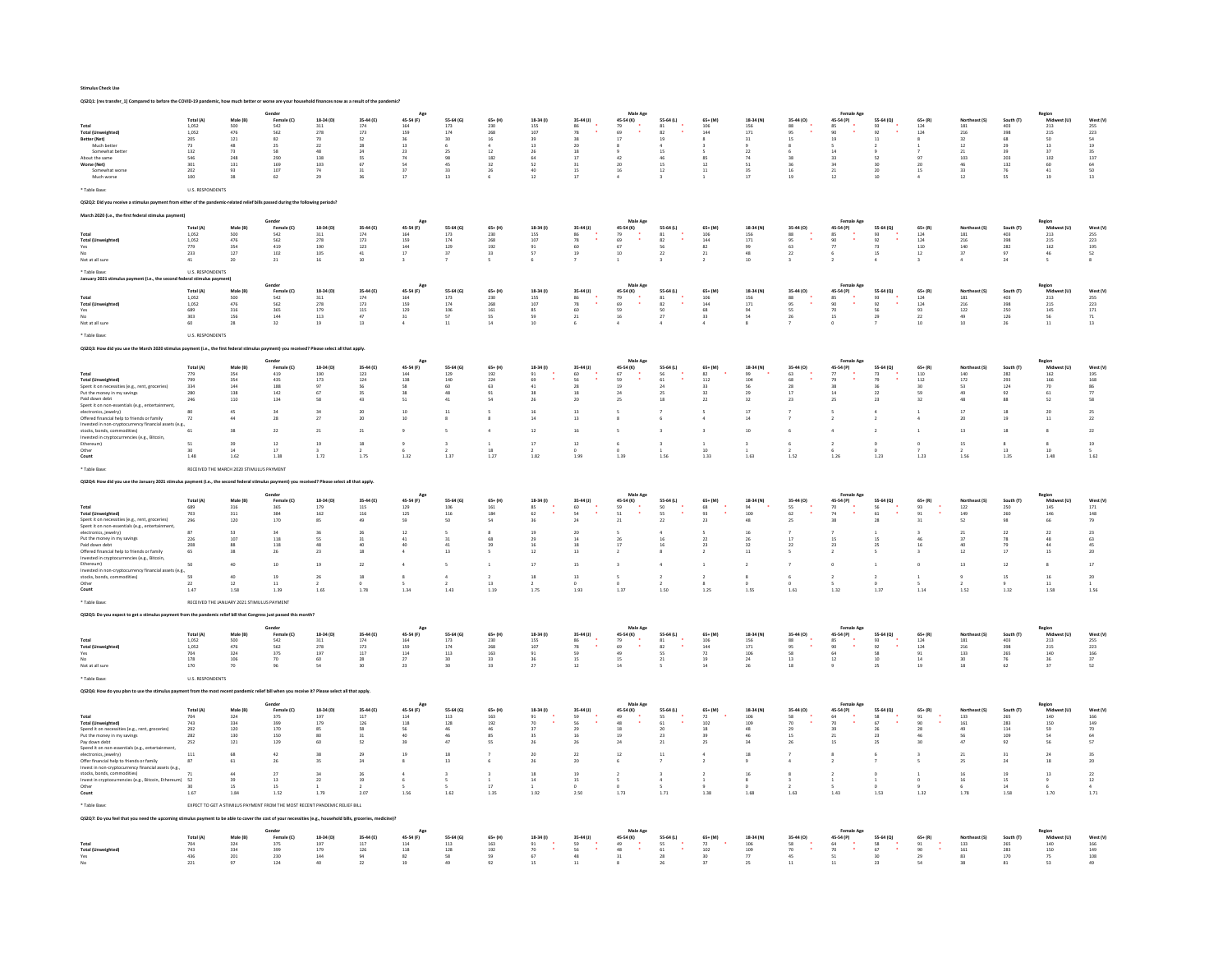Notatallsure 47 26 20 14 1 12 6 13 9 0 10 2 5 5 1 2 4 8 12 13 13 9 \* Table Base: EXPECT TO GET A STIMULUS PAYMENT FROM THE MOST RECENT PANDEMIC RELIEF BILL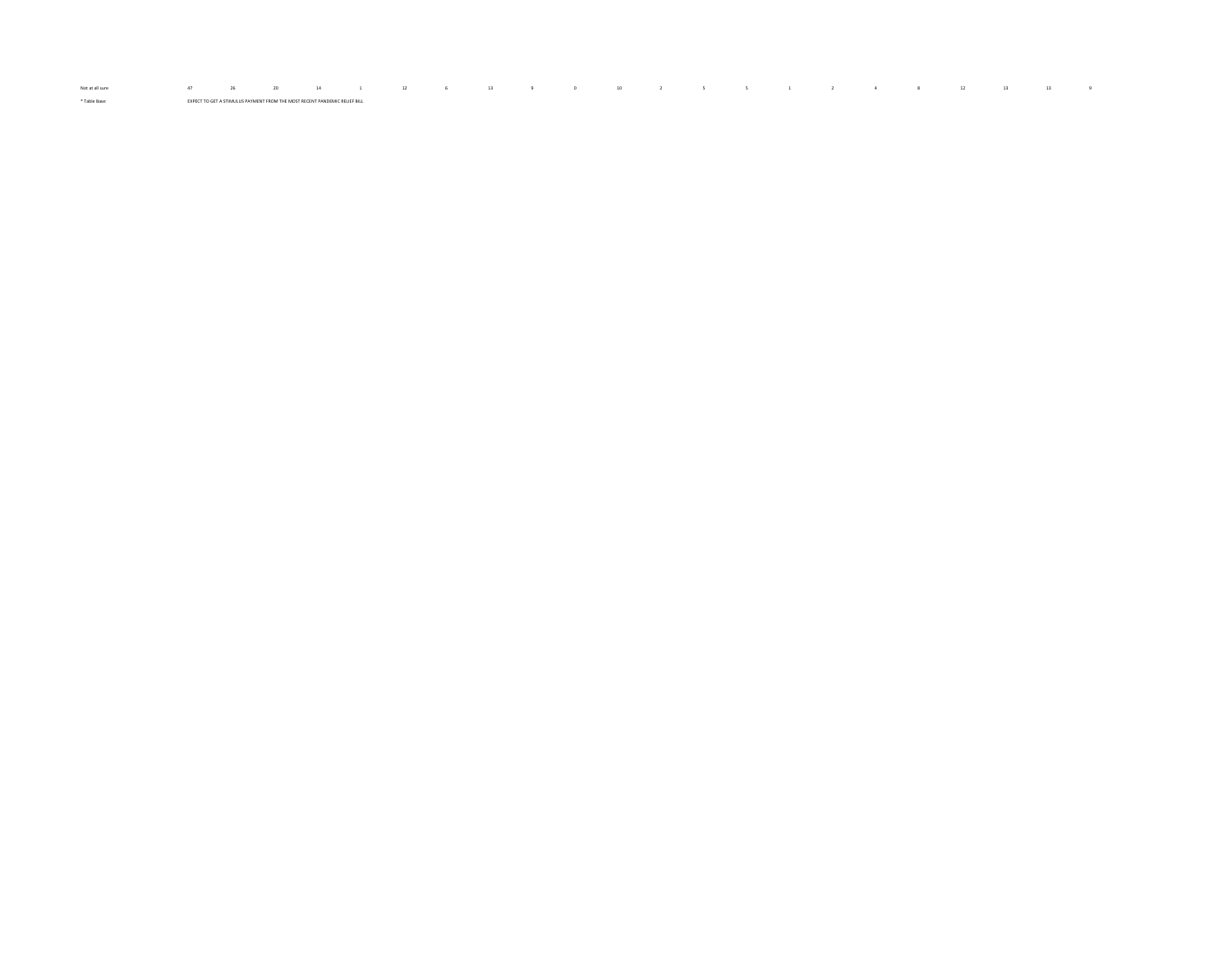|                                                                                                                                                  | Total (A)                                                                                           |                                            |                                         | Less than \$50K (B) \$50K - \$74.9K (C) \$75K - \$99.9K (D)                            | \$100K+(E)                     | HS or Less (F)          | Some College (G)                      | College Grad+ (H)              | Yes (I)            | <i>Employer</i><br>$No$ $(1)$ | Yes (K)                | Children in HI<br>No (L) | Yes (M)                          | arent of Child Under 18<br>No (N)  | r(0)                   | <b>Renter (P)</b>                     | Married (O)                  | <b>Marital Statu</b><br>Not married (R)     | White (S)               | 44 m                      | <b>Microsoft</b>      |
|--------------------------------------------------------------------------------------------------------------------------------------------------|-----------------------------------------------------------------------------------------------------|--------------------------------------------|-----------------------------------------|----------------------------------------------------------------------------------------|--------------------------------|-------------------------|---------------------------------------|--------------------------------|--------------------|-------------------------------|------------------------|--------------------------|----------------------------------|------------------------------------|------------------------|---------------------------------------|------------------------------|---------------------------------------------|-------------------------|---------------------------|-----------------------|
| Tota                                                                                                                                             | $N = 1052$                                                                                          | $N = 288$                                  | $N = 162$                               | $N = 132$                                                                              | $N = 398$                      | $N = 354$               | $N = 327$                             | $N = 215$                      | $N = 590$          | $N = 462$                     | $N = 414$              | $N = 638$                | $N = 356$                        | $N = 696$                          | $N = 748$              | $N = 281$                             | $N = 490$                    | $N = 562$                                   | $N = 651$               | $N = 126$                 | $N = 170$             |
| <b>Total (Unweighted)</b><br>Better (Net)                                                                                                        | $N = 1052$<br>19%                                                                                   | $N = 348$<br>17%                           | $N = 180$<br>13%                        | $N = 150$<br>18%                                                                       | $N = 302$<br>24%               | $N = 291$<br>18%        | $N = 298$<br>17%                      | $N = 280$<br>17%               | N=550<br>23%       | $N = 502$<br>15%              | $N = 360$<br>28%       | $N = 692$<br>14%         | $N = 325$<br>29%                 | $N = 727$<br>15%                   | $N = 746$<br>19%       | $N = 278$<br>20%                      | $N = 558$<br>21%             | $N = 494$<br>18%                            | $N = 806$<br>17%        | $N = 84$<br>28%<br>$\sim$ | $N = 85$<br>25%       |
| Much better                                                                                                                                      | 7%                                                                                                  | 7%                                         | 3%                                      | 4%                                                                                     | 9%                             | 6%                      | 5%                                    | 6%                             | 10%                | 3%                            | 10%                    | S%                       | $11\%$                           | 5%                                 | 7%                     | 6%                                    |                              |                                             | 7%                      | 8%                        | 6%                    |
| Somewhat better<br>About the same                                                                                                                | $13\%$<br>52%                                                                                       | 10%<br>46%                                 | 10%<br>60%                              | 13%<br>60%<br><b>B</b>                                                                 | 15%<br>51%                     | 13%<br>52%              | 12%<br>49%                            | 12%<br>60%<br><b>G</b>         | 13%<br>46%         | 12%<br>59%                    | 18%<br>37%             | 9%<br>61%                | 18%<br>37%                       | 10%<br>60%                         | 12%<br>55%             | 14%<br>44%                            | 13%<br>57%                   | 12%<br>48%                                  | 10%<br>57%<br><b>TH</b> | 20%<br>34%                | $19\%$<br>42%         |
| Worse (Net)<br>Somewhat worse                                                                                                                    | 29%<br>19%                                                                                          | 37%<br>cDE<br>23%<br><b>n</b>              | 26%<br>19%                              | 22%<br>13%                                                                             | 26%<br>18%                     | 30%<br>21%              | 35%<br>$\overline{\mathbf{H}}$<br>22% | 22%<br>14%                     | 31%<br>21%         | 26%<br>17%                    | 35%<br>21%             | 25%<br>18%               | 35%<br>$\mathbf N$<br>20%        | 26%<br>19%                         | 26%<br>17%             | 36%<br>$\mathbf{o}$<br>25%<br>$\circ$ | 23%<br>17%                   | 34%<br>$\alpha$<br>21%                      | 26%<br>18%              | 38%<br>-s<br>22%          | 33%<br>18%            |
| Much worse                                                                                                                                       | 9%                                                                                                  | 13%<br>ce                                  | 7%                                      | 9%                                                                                     | 8%                             | 9%                      | 12%                                   | 8%                             | 10%                | 9%                            | 14%                    | 7%                       | $14\%$                           | 7%                                 | 9%                     | 11%                                   | 6%                           | $\circ$<br>12%                              | 8%                      | $16\%$                    | 15%                   |
| * Table Base:                                                                                                                                    | <b>U.S. RESPONDENTS</b>                                                                             |                                            |                                         |                                                                                        |                                |                         |                                       |                                |                    |                               |                        |                          |                                  |                                    |                        |                                       |                              |                                             |                         |                           |                       |
| 05202: Did                                                                                                                                       | (ulus payment from either of the pandemic-related relief bills passed during the following periods? |                                            |                                         |                                                                                        |                                |                         |                                       |                                |                    |                               |                        |                          |                                  |                                    |                        |                                       |                              |                                             |                         |                           |                       |
|                                                                                                                                                  |                                                                                                     |                                            |                                         |                                                                                        |                                |                         |                                       |                                |                    |                               |                        |                          |                                  |                                    |                        |                                       |                              |                                             |                         |                           |                       |
| March 2020 (i.e., the first federal stimulus payment)                                                                                            | Total (A)                                                                                           |                                            | Less than \$50K (B) \$50K - \$74.9K (C) | <b>Hourahold Incom</b>                                                                 | \$100K+(E)                     |                         | Educatio                              |                                |                    | Employee                      |                        | Children in HH           |                                  | Parent of Child Under 18           |                        | <b>Home Ownership</b><br>Renter (P)   |                              | <b>Marital Status</b>                       | White (S)               | Race/Ftl                  |                       |
|                                                                                                                                                  | $N = 1052$                                                                                          | $N = 288$                                  | $N = 162$                               | \$75K - \$99.9K (D)<br>$N = 132$                                                       | $N = 398$                      | HS or Less (F)<br>N=354 | Some College (G)<br>$N = 327$         | College Grad+ (H)<br>$N = 215$ | Yes (I)<br>N=590   | No (J)<br>$N = 462$           | Yes (K)<br>$N = 414$   | No (L)<br>$N = 638$      | Yes (M)<br>$N = 356$             | No (N)<br>$N = 696$                | :r (O)<br>$N = 748$    | $N = 281$                             | Married (Q)<br>N=490         | Not married (R)<br>$N = 562$                | $N = 651$               | AA (T)<br>$N = 126$       | Hispanic<br>$N = 170$ |
| <b>Total (Unweighted)</b>                                                                                                                        | $N = 1052$                                                                                          | $N = 348$                                  | $N = 180$                               | $N = 150$                                                                              | $N = 302$                      | $N = 291$<br>67%        | $N = 298$<br>78%                      | $N = 280$                      | $N = 550$          | $N = 502$                     | $N = 360$              | $N = 692$                | $N = 325$                        | $N = 727$                          | $N = 746$              | $N = 278$                             | $N = 558$<br>82%             | $N = 494$<br>67%                            | $N = 806$<br>TU.        | $N = 84$                  | $N = 85$<br>69%       |
| Yes                                                                                                                                              | 74%<br>22%                                                                                          | 77%<br>20%                                 | 82%<br>$17\%$                           | 80%<br>17%                                                                             | 72%<br>26%                     | 26%<br>$\mathbf{H}$     | 19%                                   | 83%<br>15%                     | 74%<br>24%         | 75%<br>20%                    | 76%<br>20%             | 73%<br>24%               | 78%<br>19%                       | 72%<br>24%                         | 76%<br>21%             | 70%<br>24%                            | 15%                          | 28%<br>$\alpha$                             | 79%<br>18%              | 65%<br>24%                | $29\%$                |
| Not at all sure                                                                                                                                  | 4%                                                                                                  | 3%                                         | 1%                                      | 3%                                                                                     | 3%                             | 7%<br>eH                | 3%                                    | 2%                             | 3%                 | 5%                            | 4%                     | 4%                       | 2%                               | 5%                                 | 3%                     | 6%                                    | 3%                           | 5%<br>$\alpha$                              | 2%                      | - Su<br>11%               | 2%                    |
| * Table Base<br>January 2021 stimulus payment (i.e., the second federal stimulus payment)                                                        | <b>U.S. RESPONDENTS</b>                                                                             |                                            |                                         |                                                                                        |                                |                         |                                       |                                |                    |                               |                        |                          |                                  |                                    |                        |                                       |                              |                                             |                         |                           |                       |
|                                                                                                                                                  | <b>Total (A)</b>                                                                                    |                                            | Less than \$50K (B) \$50K - \$74.9K (C) | \$75K - \$99.9K (D)                                                                    | \$100K+(E)                     | HS or Less (F)          | Educati<br>Some College (G)           | College Grad+ (H)              | Yes (I)            | Employee<br>No(1)             | Yes (K)                | Children in HI<br>No (L) | Yes (M)                          | Parent of Child Under 18<br>No (N) | Homeowner (O)          | Renter (P)                            | Married (O)                  | Not married (R)                             | White (S)               | Race/E<br>AA (T)          | Hispanic (U)          |
|                                                                                                                                                  | $N = 1052$                                                                                          | $N = 288$                                  | $N = 162$                               | $N = 132$                                                                              | $N = 398$                      | $N = 354$               | $N=327$                               | $N = 215$                      | $N = 590$          | $N = 462$                     | $N = 414$              | $N = 638$                | $N = 356$                        | $N = 696$                          | $N = 748$              | $N = 281$                             | N=490                        | $N = 562$                                   | $N=651$                 | $N = 126$                 | $N=170$               |
| <b>Total (Unweighted)</b><br>Yes                                                                                                                 | $N = 1052$<br>65%                                                                                   | $N = 348$<br>70%                           | $N = 180$<br>72%                        | $N = 150$<br>71%                                                                       | $N = 302$<br>62%               | $N = 291$<br>63%        | $N = 298$<br>66%                      | $N = 280$<br>72%               | $N = 550$<br>67%   | $N = 502$<br>64%              | $N = 360$<br>70%       | $N = 692$<br>63%         | $N = 325$<br>74%<br>N            | $N = 727$<br>61%                   | $N = 746$<br>67%       | $N = 278$<br>63%                      | $N = 558$<br>72%<br><b>R</b> | $N = 494$<br>60%                            | $N = 806$<br>69%        | $N = 8.4$<br>56%          | $N = 85$<br>63%       |
|                                                                                                                                                  | 29%                                                                                                 | $25\%$                                     | 26%                                     | $22\%$                                                                                 | $33\%$<br>bD                   | $30\%$                  | $27\%$                                | $25\%$                         | 29%                | 28%                           | 25%                    | 31%                      | $22\%$                           | $32\%$<br>M                        | $28\%$                 | 30%                                   | 23%                          | 34%<br>$\alpha$                             | $27\%$                  | $33\%$                    | $33\%$                |
| Not at all sure                                                                                                                                  | 6%                                                                                                  | 5%                                         | 2%                                      | 7%                                                                                     | 5%                             | 7%                      | 7%                                    | 3%                             | 4%                 | 8%                            | 5%                     | 6%                       | 4%                               | 7%                                 | 5%                     | 6%                                    | 5%                           | 6%                                          | 4%                      | 11%                       | 5%                    |
| * Table Rase                                                                                                                                     | <b>U.S. RESPONDENTS</b>                                                                             |                                            |                                         |                                                                                        |                                |                         |                                       |                                |                    |                               |                        |                          |                                  |                                    |                        |                                       |                              |                                             |                         |                           |                       |
| QS2Q3: How did you use the March 2020 stimulus payment (i.e., the first federal stimulus payment) you received? Please select all that apply.    |                                                                                                     |                                            |                                         |                                                                                        |                                |                         |                                       |                                |                    |                               |                        |                          |                                  |                                    |                        |                                       |                              |                                             |                         |                           |                       |
|                                                                                                                                                  | Total (A)                                                                                           |                                            | Less than \$50K (B) \$50K - \$74.9K (C) | Household Income<br>\$75K - \$99.9K (D)                                                | \$100K+(E)                     | <b>HS or Less (F)</b>   | Education<br>Some College (G)         | College Grad+ (H)              | Yes(1)             | Employed<br>No(1)             | Yes (K)                | Children in HI<br>No (L) | Yes (M)                          | Parent of Child Under 18<br>No (N) | er (O)                 | Home Ownership<br>Renter (P)          | Married (Q)                  | <b>Marital Status</b><br>Not mar<br>ied (R) | White (S)               | Race/Ethr<br>AA (T)       |                       |
| Total                                                                                                                                            | $N = 779$                                                                                           | $N=222$                                    | $N = 133$                               | $N = 105$                                                                              | $N = 286$                      | $N = 236$               | $N = 254$                             | $N = 179$                      | $N = 4.34$         | $N = 344$                     | $N = 315$              | $N = 463$                | $N = 279$                        | $N = 499$                          | $N = 570$              | $N = 198$                             | $N = 403$                    | $N = 376$                                   | $N = 516$               | $N = 82$                  | $N = 116$             |
| <b>Total (Unweighted)</b><br>Spent it on necessities (e.g., rent, groce                                                                          | $N = 799$<br>43%                                                                                    | $N = 266$<br>60%<br>CDE                    | $N = 148$<br>42%                        | $N = 124$<br>38%                                                                       | $N = 221$<br>31%               | $N = 205$<br>48%        | $N = 231$<br>44%                      | $N = 226$<br>38%               | $N = 410$<br>41%   | $N = 389$<br>45%              | $N = 276$<br>51%       | $N = 523$<br>38%         | $N = 256$<br>52%<br>$\mathbf{N}$ | $N = 543$<br>38%                   | N=584<br>36%           | $N = 202$<br>62%                      | $N = 461$<br>36%             | $N = 338$<br>50%<br>$\alpha$                | $N = 644$<br>40%        | $N = 52$<br>47%           | $N = 58$<br>53%       |
| Put the money in my sayings                                                                                                                      | 36%                                                                                                 | 27%                                        | 44%                                     | 37%                                                                                    | 40%<br>B                       | 30%                     | 36%                                   | 39%                            | 33%                | 39%                           | 26%                    | 43%                      | 25%                              | 42%<br>M                           | 39%                    | 28%                                   | 42%<br>Ŕ                     | 30%                                         | 34%                     | 35%                       | 34%                   |
| Paid down debt<br>Spent it on non-es<br>ials (e.g., er                                                                                           | $32\%$                                                                                              | $34\%$                                     | $31\%$                                  | $40\%$                                                                                 | 27%                            | $32\%$                  | 36%                                   | 28%                            | $33\%$             | 29%                           | $37\%$                 | 28%                      | $38\%$                           | 28%                                | 30%                    | 36%                                   | 28%                          | 36%                                         | $31\%$                  | 38%                       | $35\%$                |
| electronics, jewelry)                                                                                                                            | 10%                                                                                                 | 11%                                        | 5%                                      | 3%                                                                                     | <b>CD</b><br>16%<br><b>BCD</b> | 10%<br>6%               | 7%<br>10%                             | 13%                            | 15%                | 5%                            | 14%<br>16%             | 7%                       | 17%<br>16%                       | 7%<br>6%                           | 11%                    | 9%                                    | 11%                          | 10%                                         | 10%                     | 12%                       | 13%                   |
| Offered financial help to friends or family<br>Invested in non-cryptocurrency financial assets (e.g.                                             | 9%                                                                                                  | 5%                                         | 6%                                      | 4%                                                                                     | 16%                            |                         |                                       | 8%                             | 13%                | 5%                            |                        | S%                       |                                  |                                    | 10%                    | 7%                                    | 10%                          | 9%                                          | 8%                      | 7%                        | 20%                   |
| stocks, bonds, commodities)                                                                                                                      | 8%                                                                                                  | 2%                                         | 5%                                      | 7%                                                                                     | 14%                            | 3%                      | 3%                                    | 13%<br><b>FG</b>               | 12%                | 2%                            | 15%                    | 3%                       | 15%                              | 4%                                 | 10%                    | 2%                                    | 11%                          | 4%                                          | 6%                      | 8%                        | 13%                   |
| Invested in cryptocurrencies (e.g., Bitcoin, Ethereum) 7%                                                                                        |                                                                                                     | 3%                                         | 4%                                      | 9%                                                                                     | 10%<br>$\mathbf{R}$            | 4%                      | 3%                                    | 9%                             | 11%                | 1%                            | 12%                    | 3%                       | 13%                              | 3%                                 | 8%                     | 4%                                    | 10%                          | 3%                                          | 5%                      | $8\%$                     | 14%                   |
| Other<br>Count                                                                                                                                   | 4%<br>1.48                                                                                          | 1.44                                       | 3%<br>1.39                              | 3%<br>1.41                                                                             | 6%<br>1.61                     | 1%<br>1.34              | 6%<br>1.44                            | 5%<br>1.53                     | $1\%$<br>1.60      | 7%<br>1.34                    | 2%<br>1.72             | $5\%$<br>1.32            | 2%<br>1.77                       | 5%<br>1.32                         | 5%<br>1.48             | 2%<br>1.50                            | 5%<br>1.53                   | 3%<br>1.43                                  | 4%<br>1.39              | 1%<br>1.55                | 6%<br>1.86            |
|                                                                                                                                                  |                                                                                                     | RECEIVED THE MARCH 2020 STIMULUS PAYMENT   |                                         |                                                                                        |                                |                         |                                       |                                |                    |                               |                        |                          |                                  |                                    |                        |                                       |                              |                                             |                         |                           |                       |
| * Table Base:                                                                                                                                    |                                                                                                     |                                            |                                         |                                                                                        |                                |                         |                                       |                                |                    |                               |                        |                          |                                  |                                    |                        |                                       |                              |                                             |                         |                           |                       |
| QS2Q4: How did you use the January 2021 stimulus payment (i.e., the second federal stimulus payment) you received? Please select all that apply  |                                                                                                     |                                            |                                         |                                                                                        |                                |                         |                                       |                                |                    |                               |                        |                          |                                  |                                    |                        |                                       |                              |                                             |                         |                           |                       |
|                                                                                                                                                  |                                                                                                     |                                            |                                         | <b>Household Income</b>                                                                |                                |                         | Education                             |                                |                    | Employed                      |                        | Children in HH           |                                  | Parent of Child Under 18           |                        | <b>Home Ownership</b>                 |                              | <b>Marital Status</b>                       |                         | Race/Ethnicit             |                       |
|                                                                                                                                                  | Total (A)                                                                                           |                                            | Less than \$50K (B) \$50K - \$74.9K (C) | \$75K - \$99.9K (D)                                                                    | $$100K + (E)$                  | HS or Less (F)          | Some College (G)                      | College Grad+ (H)              | Yes (I)            | No (J)                        | Yes (K)                | No (L)                   | Yes (M)                          | No (N)                             | er (O)                 | Renter (P)                            | Married (Q)                  | Not married (R)                             | White (S)               | AA (T)                    | Hispani               |
| <b>Total (Unweighted)</b>                                                                                                                        | $N = 689$<br>$N = 703$                                                                              | $N = 202$<br>$N = 241$                     | $N = 116$<br>$N = 129$                  | $N = 94$<br>$N = 113$                                                                  | $N = 248$<br>$N = 188$         | $N = 225$<br>$N = 191$  | $N = 216$<br>$N = 199$                | $N = 156$<br>$N = 195$         | N=395<br>$N = 373$ | $N = 294$<br>$N = 330$        | $N = 288$<br>$N = 256$ | $N = 401$<br>$N = 447$   | $N = 265$<br>$N = 245$           | $N = 424$<br>$N = 458$             | $N = 501$<br>$N = 513$ | $N = 178$<br>$N = 178$                | $N = 354$<br>$N = 404$       | N=335<br>$N = 299$                          | $N = 447$<br>$N = 560$  | $N=70$<br>$N=47$          | $N = 106$<br>$N = 53$ |
| Spent it on necessities (e.g., rent, groceries)                                                                                                  | $43\%$                                                                                              | $53\%$<br>DE                               | $42\%$                                  | 38%                                                                                    | 37%                            | 43%                     | 42%                                   | 43%                            | 42%                | 44%                           | $48\%$                 | $39\%$                   | 49%                              | $39\%$                             | 38%                    | 57%                                   | 38%                          | 48%                                         | $42\%$                  | $52\%$                    | 41%                   |
| Spent it on non-essentials (e.g., entertainment,<br>electronics, iewelry)                                                                        | 13%                                                                                                 | 10%                                        | 3%                                      | 8%                                                                                     | 22%<br><b>BCD</b>              | 9%                      | 9%                                    | 17%<br>fe                      | 18%                | 5%                            | 20%                    | 7%                       | 21%                              | 7%                                 | 14%                    | 9%                                    | 16%                          | 10%                                         | 11%                     | 18%                       | 14%                   |
| Put the money in my savings                                                                                                                      | $33\%$                                                                                              | 24%                                        | 41%                                     | $38\%$                                                                                 | 34%<br>$\,$ b                  | 24%                     | 349                                   | 41%                            | 30%                | 37%                           | 23%                    | 40%                      | $22\%$                           | 39 <sub>N</sub>                    | 35%                    | 27%<br>$\sim$                         | 35%                          | 30%                                         | 33%                     | 30%                       | 30%                   |
| Paid down debt<br>Offered financial help to friends or family                                                                                    | 30%<br>9%                                                                                           | 38%<br>CE<br>5%                            | 24%<br>8%                               | 39%<br>cE<br>7%                                                                        | 23%<br>15%<br><b>Bd</b>        | 37%<br>7%               | 32%<br>8%                             | 24%<br>7%                      | 32%<br>13%         | 28%<br>5%                     | 32%<br>16%             | 29%<br>5%                | 34%<br>$18\%$                    | 28%<br>4%                          | 27%<br>$11\%$          | 37%<br>5%                             | 29%<br>11%                   | 31%<br>8%                                   | 28%<br>10%              | 35%<br>6%                 | 35%<br>12%            |
| Invested in cryptocurrencies (e.g., Bitcoin, Ethereum) 7%                                                                                        |                                                                                                     | 2%                                         | 4%                                      | 5%                                                                                     | 13%<br>BCD                     | 5%                      | 3%                                    | 10%                            | 11%                | 2%                            | 14%                    | 2%                       | 14%                              | 3%                                 | 9%                     | 4%                                    | 10%                          | 5%                                          | 7%                      | 9%                        | 13%                   |
| Invested in non-cryptocurrency financial assets (e.g.,<br>stocks, bonds, commodities)                                                            | 9%                                                                                                  | 4%                                         | 7%                                      | 6%                                                                                     | 15%<br><b>Red</b>              | 6%                      | 2%                                    | 15%<br><b>CG</b>               | 14%                | 1%                            | 15%                    | 4%                       | 16%                              | 4%                                 | 10%<br>$\overline{P}$  | 4%                                    | 10%                          | 7%                                          | 6%                      | 15%                       | 11%                   |
| Other                                                                                                                                            | 3%                                                                                                  | 1%                                         | 2%                                      | 2%                                                                                     | 6%<br><b>B</b>                 | 1%                      | 7%<br><b>Fh</b>                       | 2%                             | 0%                 | 7%                            | 2%                     | 4%                       | 2%                               | 4%                                 | 4%<br>$\overline{P}$   | 0%                                    | 4%                           | 2%                                          | 4%                      | 0%                        | 5%                    |
| Count                                                                                                                                            | 1.47                                                                                                | 1.38                                       | $1.32\,$                                | $1.42\,$                                                                               | 1.66                           | $1.32\,$                | 1.37                                  | 1.59                           | $1.60\,$           | 1.30                          | 1.71                   | 1.30                     | 1.76                             | 1.29                               | $1.48\,$               | 1.44                                  | $1.53\,$                     | 1.41                                        | 1.40                    | $1.65\,$                  | $1.61\,$              |
| Table Base:                                                                                                                                      |                                                                                                     | RECEIVED THE JANUARY 2021 STIMULUS PAYMENT |                                         |                                                                                        |                                |                         |                                       |                                |                    |                               |                        |                          |                                  |                                    |                        |                                       |                              |                                             |                         |                           |                       |
| OS2O5: Do you expect to get a stimulus payment from the pandemic relief bill that Congress just passed this month?                               |                                                                                                     |                                            |                                         |                                                                                        |                                |                         |                                       |                                |                    |                               |                        |                          |                                  |                                    |                        |                                       |                              |                                             |                         |                           |                       |
|                                                                                                                                                  | <b>Total (A)</b>                                                                                    |                                            | Less than \$50K (B) \$50K - \$74.9K (C) | \$75K - \$99.9K (D)                                                                    | \$100K+(E)                     | HS or Less (F)          | Educati<br>Some College (G)           | College Grad+ (H)              | Yes (I)            | Employee<br>No(1)             | Yes (K)                | Children in HH<br>No (L) | Yes (M)                          | of Child Under 18<br>No (N)        | ner (O)<br>Homeow      | Renter (P)                            | Married (O)                  | <b>Marital Status</b><br>Not married (R)    | White (S)               | Race/Et<br>AA (T)         | Hispanic (I           |
|                                                                                                                                                  | $N = 1052$                                                                                          | $N = 288$                                  | $N = 162$                               | $N = 132$                                                                              | N=398                          | N=354                   | $N = 327$                             | $N = 215$                      | N=590              | $N = 462$                     | $N = 414$              | $N = 638$                | $N = 356$                        | $N = 696$                          | $N = 748$              | $N = 281$                             | N=490                        | $N = 562$                                   | $N = 651$               | $N = 126$                 | $N = 170$             |
| <b>Total (Unweighted</b><br>Yes                                                                                                                  | $N = 1052$<br>67%                                                                                   | $N = 348$<br>77%                           | $N = 180$<br>77%<br>E.                  | $N=150$<br>69%<br>-e                                                                   | $N = 302$<br>59%               | $N = 291$<br>65%        | $N = 298$<br>68%                      | $N = 280$<br>68%               | $N = 550$<br>67%   | $N = 502$<br>67%              | $N = 360$<br>72%       | $N = 692$<br>64%         | $N = 325$<br>74%                 | $N = 727$<br>63%                   | $N = 746$<br>68%       | $N = 278$<br>68%                      | $N = 558$<br>71%             | $N = 494$<br>64%                            | $N = 806$<br>69%        | $N = 84$<br>57%           | $N = 85$<br>68%       |
|                                                                                                                                                  | 17%                                                                                                 |                                            | 12%                                     | $11\%$                                                                                 | 25%<br><b>BCD</b>              | 15%                     | 14%                                   | 19%                            | 20%                | 13%                           | 13%                    | 19%                      | $12\%$                           | 19%<br>M                           | 17%                    | 16%                                   | 16%                          | 17%                                         | 16%                     | 19%                       | 19%                   |
| Not at all sure<br>Table Bare                                                                                                                    | 16%                                                                                                 | 15%                                        | 11%                                     | 20%<br>$\epsilon$                                                                      | 16%                            | 20%                     | 19%                                   | 13%                            | 13%                | 20%                           | 15%                    | 17%                      | 14%                              | 17%                                | 16%                    | 16%                                   | 13%                          | 19%<br>$\alpha$                             | 16%                     | 24%                       | 14%                   |
|                                                                                                                                                  | <b>U.S. RESPONDENTS</b>                                                                             |                                            |                                         |                                                                                        |                                |                         |                                       |                                |                    |                               |                        |                          |                                  |                                    |                        |                                       |                              |                                             |                         |                           |                       |
| Q\$2Q6: How do you plan to use the stimulus payment from the most recent pandemic relief bill when you receive it? Please select all that apply. |                                                                                                     |                                            |                                         |                                                                                        |                                |                         |                                       |                                |                    |                               |                        |                          |                                  |                                    |                        |                                       |                              |                                             |                         |                           |                       |
|                                                                                                                                                  | Total (A)                                                                                           |                                            | Less than \$50K (B) \$50K - \$74.9K (C) | \$75K - \$99.9K (D)                                                                    | \$100K+(E)                     | HS or Less (F)          | Education<br>Some College (G)         | College Grad+ (H)              | Yes (I)            | Employee<br>No(1)             | Yes (K                 | Children in HI<br>No (L) | Yes (M)                          | Parent of Child Under 18<br>No (N) | r (O)                  | <b>Home Ownership</b><br>Renter (P)   | Married (Q)                  | <b>Marital Status</b><br>Not mar            | White (S)               | Race/Eth<br>AA (T)        |                       |
| Total                                                                                                                                            | $N = 704$                                                                                           | $N = 223$                                  | $N = 124$                               | $N = 91$                                                                               | $N = 234$                      | $N = 232$               | $N = 221$                             | $N = 146$                      | $N = 395$          | $N = 309$                     | $N = 297$              | $N = 408$                | $N=265$                          | $N = 439$                          | $N = 506$              | $N = 191$                             | $N = 346$                    | $N = 358$                                   | $N = 448$               | $N=72$                    | $N = 115$             |
| <b>Total (Unweighted)</b><br>Spend it on necessities (e.g., rent, groc                                                                           | $N = 743$<br>41%                                                                                    | $N = 272$<br>$48\%$                        | $N = 140$<br>$41\%$                     | $N = 115$<br>46%                                                                       | $N = 183$<br>33%               | $N = 203$<br>$43\%$     | $N = 206$<br>43%                      | $N = 203$<br>39%               | $N = 388$<br>40%   | $N = 355$<br>43%              | $N=265$<br>$46\%$      | $N = 478$<br>38%         | $N = 251$<br>46%                 | $N = 492$<br>$39\%$                | $N = 531$<br>36%       | $N = 203$<br>57%                      | $N = 407$<br>39%             | $N = 336$<br>44%                            | $N = 582$<br>41%        | $N = 53$<br>52%           | $N = 58$<br>43%       |
| Put the money in my savings                                                                                                                      | 40%                                                                                                 | 36%                                        | 43%                                     | 46%                                                                                    | 42%                            | 30%                     | 46%                                   | <b>F</b><br>43%                | 38%                | 43%                           | 34%                    | 45%                      | 32%                              | <b>M</b><br>45%                    | 41%                    | 37%                                   | 43%                          | 38%                                         | 39%                     | 39%                       | 36%                   |
| Pay down debt<br>Spend it on non-essentials (e.g., entertainr                                                                                    | 36%                                                                                                 | 38%                                        | $32\%$                                  | 34%                                                                                    | 36%                            | 42%                     | $31\%$                                | 36%                            | 37%                | 34%                           | 38%                    | 34%                      | 37%                              | $35\%$                             | 36%                    | 35%                                   | 38%                          | 34%                                         | $35\%$                  | $51\%$                    | 32%                   |
| electronics, jewelry)                                                                                                                            | 16%<br>12%                                                                                          | 16%<br>11%                                 | 7%<br>7%                                | 10%<br>6%                                                                              | 23%<br><b>CD</b><br>bCD        | 17%<br>11%              | 6%<br>10%                             | 21%<br><b>G</b><br>13%         | 20%                | 10%<br>5%                     | 23%                    | 10%                      | 24%                              | 10%                                | 17%<br>14%             | 12%<br>9%                             | 18%                          | 14%<br>14%                                  | 14%<br>10%              | 10%<br>16%                | 24%                   |
| Offer financial help to friends or family<br>Invest in non-cryptocurrency financial assets (e.g.                                                 |                                                                                                     |                                            |                                         |                                                                                        | 19%                            |                         |                                       |                                | $18\%$             |                               | 20%                    | $7\%$                    | 22%                              | $7\%$                              |                        |                                       | $11\%$                       |                                             |                         |                           | 23%                   |
| stocks, bonds, commodities)<br>Invest in cryptocurrencies (e.g., Bitcoin, Ethereum)                                                              | 10%<br>7%                                                                                           | 7%<br>6%                                   | 5%<br>1%                                | 9%<br>4%                                                                               | 17%<br>BC<br>14%<br><b>BCD</b> | 6%<br>5%                | 6%<br>3%                              | 14%<br>FG<br>8%                | 16%<br>12%         | 3%<br>1%                      | 17%<br>12%             | 5%<br>4%                 | $19\%$<br>14%                    | 5%<br>4%                           | 11%<br>8%              | 7%<br>5%                              | $11\%$<br>11%                | 9%<br>4%                                    | 7%<br>7%                | 10%<br>12%                | 23%<br>11%            |
| Other<br>Count                                                                                                                                   | 4%                                                                                                  | 5%<br>1.67                                 | 5%<br>1.42                              | 2%                                                                                     | 4%<br>1.89                     | 3%<br>1.56              | 9%<br><b>FH</b><br>1.54               | 2%<br>1.76                     | 1%                 | 8%<br>1.47                    | 1%<br>1.91             | 7%                       | 1%                               | 6%<br><b>M</b>                     | 5%<br>1.68             | 3%<br>1.65                            | 3%                           | 5%                                          | 5%<br>1.58              | 0%                        | 5%<br>1.98            |
| Table Base:                                                                                                                                      | $1.67\,$                                                                                            |                                            |                                         | $1.57\,$<br>EXPECT TO GET A STIMILUS PAYMENT FROM THE MOST RECENT PANDEMIC RELIEF BILL |                                |                         |                                       |                                | 1.82               |                               |                        | $1.50\,$                 | 1.95                             | $1.50\,$                           |                        |                                       | 1.73                         | $1.61\,$                                    |                         | 1.90                      |                       |

Educator Householdin.come Householdinocane (Education Education Engloped Childrom Parento Parento Parthology House Have/Childrom Parento Notelly Notelly Notelly Notalisanus Have/Childrom Parento AM Parento Parento (Notell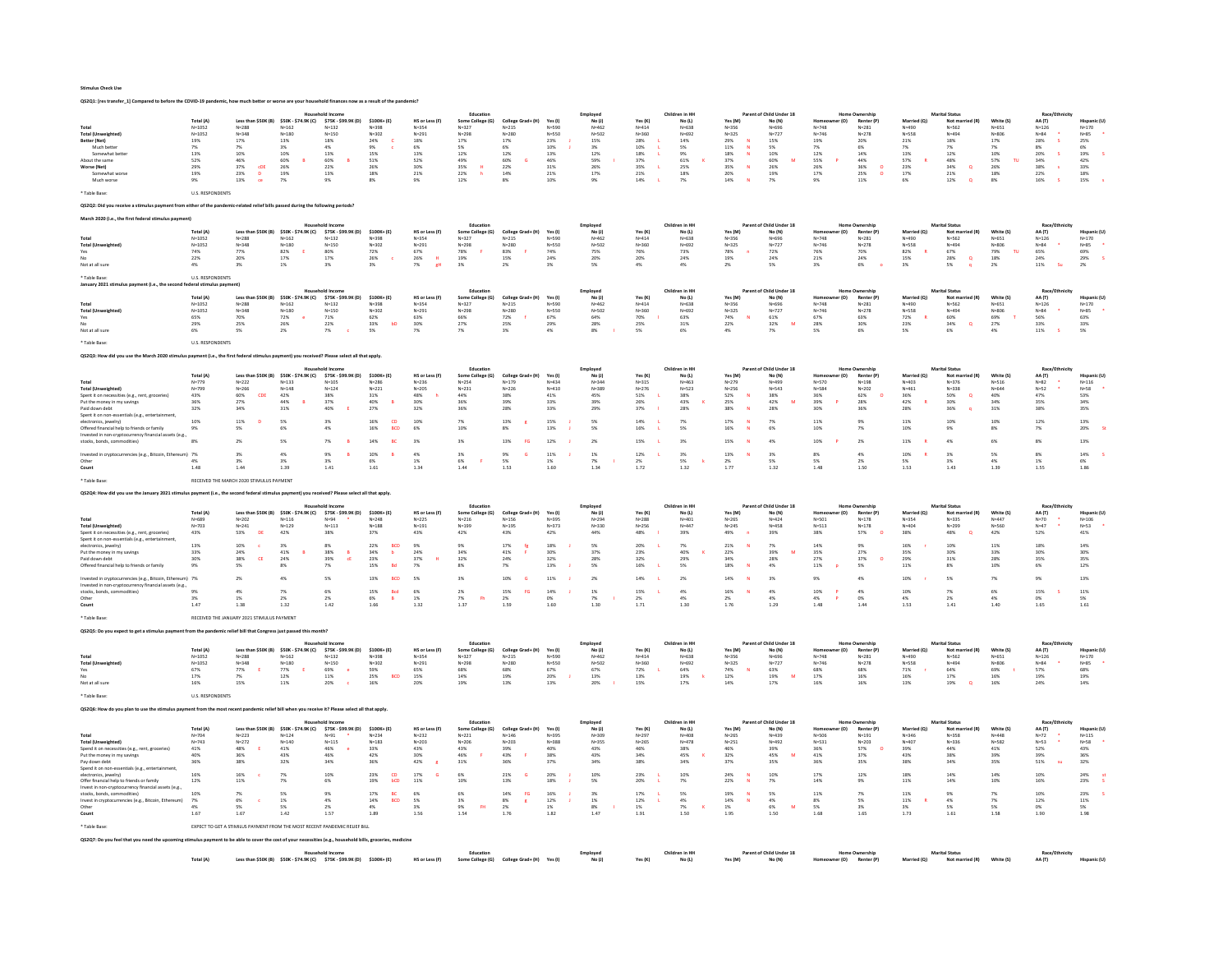| Total<br><b>Total (Unweighted</b><br>Yes<br>No<br>Not at all sure | $N = 704$<br>$N = 743$<br>62%<br>31% | $N = 223$<br>$N = 272$<br>67%<br>28%                                      | $N = 124$<br>$N = 140$<br>59% | $N = 91$<br>$N = 115$<br>52%<br>4% | $N = 23$<br>$N = 183$<br>- 30% | $N = 232$<br>$N = 203$<br>61%<br>25%<br>15% GH | $N = 221$<br>$N = 206$<br>64%<br>34%<br>3% | $N = 146$<br>$N = 203$<br>60%<br>4% | $N = 395$<br>$N = 388$<br>71%<br>23%<br>6% | $N = 309$<br>$N = 355$<br>51%<br>42% | $N = 297$<br>$N = 265$<br>79%<br>16%<br>5% | $N = 408$<br>$N = 478$<br>49%<br>43%<br>8% | $N = 265$<br>$N = 251$<br>79%<br>16%<br>cu. | $N = 439$<br>$N = 492$<br>51%<br>41% M<br>8% | $N = 531$<br>59%<br>33% | $N = 191$<br>$N = 203$<br>70% | $N = 346$<br>$N = 407$<br>59%<br>34% | $N = 358$<br>$N = 336$<br>64%<br>29% | $N = 448$<br>$N = 582$ | $N=72$<br>$N = 53$<br>75%<br>25% | $N = 115$<br>$N = 58$<br>76%<br>18%<br>6% |  |
|-------------------------------------------------------------------|--------------------------------------|---------------------------------------------------------------------------|-------------------------------|------------------------------------|--------------------------------|------------------------------------------------|--------------------------------------------|-------------------------------------|--------------------------------------------|--------------------------------------|--------------------------------------------|--------------------------------------------|---------------------------------------------|----------------------------------------------|-------------------------|-------------------------------|--------------------------------------|--------------------------------------|------------------------|----------------------------------|-------------------------------------------|--|
| * Table Base                                                      |                                      | EVECT TO CET A STIMULUS DAVMENT CROM THE MOST RECENT RANDEMIC RELIEC BULL |                               |                                    |                                |                                                |                                            |                                     |                                            |                                      |                                            |                                            |                                             |                                              |                         |                               |                                      |                                      |                        |                                  |                                           |  |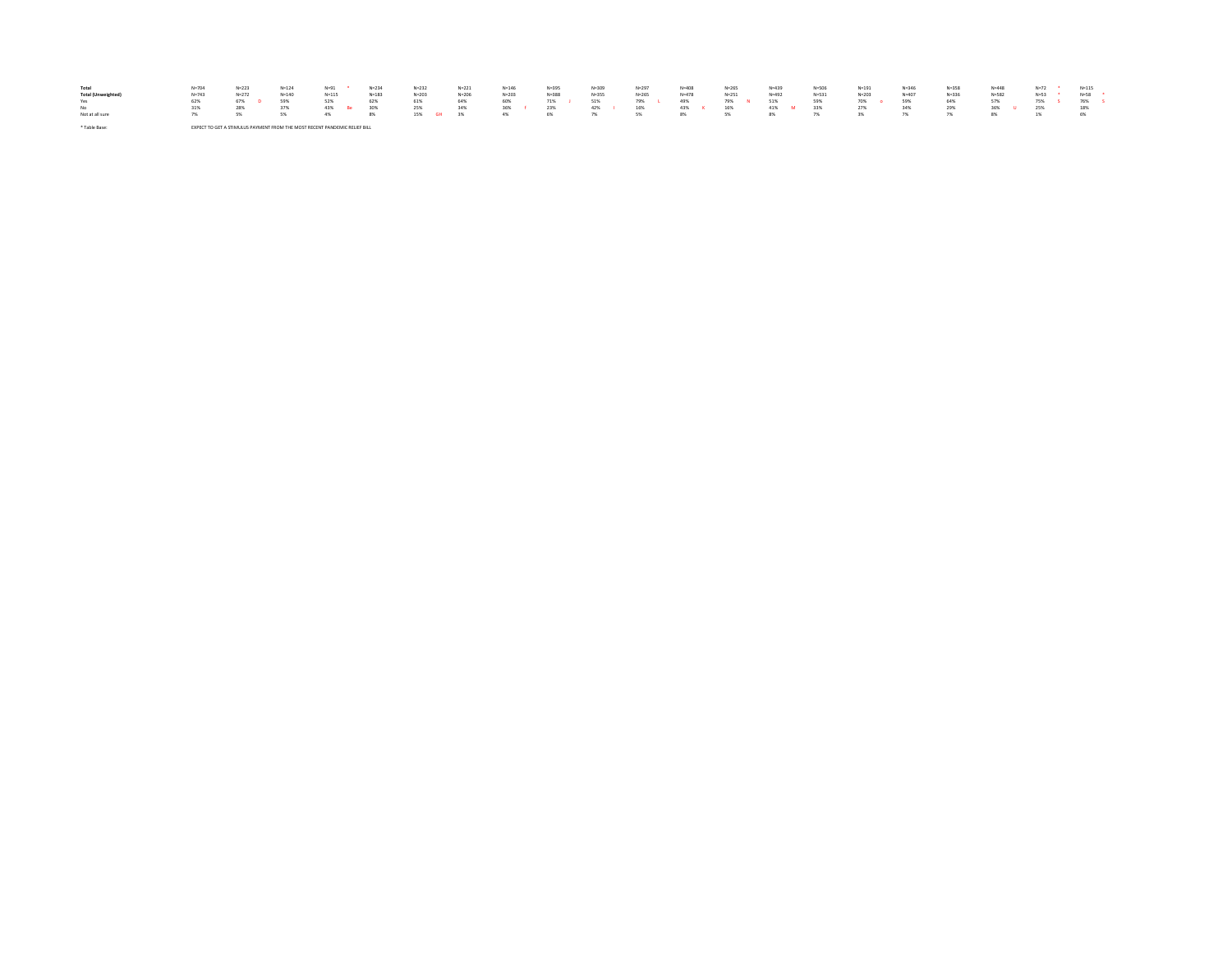QS2Q1: [res transfer\_1] Compared to before the COVID-19 pandemic, how much better or worse are your household finances now as a result of the pandemic?

|                                                                                                                                                  |                         |                                                                            |                                                                    |                                                             |                                           |                                                 |                               |                          |                       | Employe              |                                                          | Children in HI                              |                | Parent of Child Under 18           |                    |                                          |                                  |                                          |                       |                      |                                                      |
|--------------------------------------------------------------------------------------------------------------------------------------------------|-------------------------|----------------------------------------------------------------------------|--------------------------------------------------------------------|-------------------------------------------------------------|-------------------------------------------|-------------------------------------------------|-------------------------------|--------------------------|-----------------------|----------------------|----------------------------------------------------------|---------------------------------------------|----------------|------------------------------------|--------------------|------------------------------------------|----------------------------------|------------------------------------------|-----------------------|----------------------|------------------------------------------------------|
| Total                                                                                                                                            | Total (A)<br>1.052      | 288                                                                        | Less than \$50K (B) \$50K - \$74.9K (C) \$75K - \$99.9K (D)<br>162 | 132                                                         | $$100K + (E)$<br>398                      | HS or Less (F)<br>354                           | Some College (G)<br>327       | College Grad+ (H)<br>215 | Yes (I)<br>590        | No $(i)$<br>462      | Yes(K)<br>414                                            | $\mathsf{No}\left(\mathsf{L}\right)$<br>638 | Yes (M)<br>356 | No (N)<br>696                      | r (O)<br>748       | Renter (P<br>281                         | Mar<br>$\left( 9 \right)$<br>490 | Not r<br>562                             | White (S)<br>651      | AA (T)<br>126        | 170                                                  |
| <b>Total (Unw</b>                                                                                                                                | 1,052                   | 348                                                                        | 180                                                                | 150                                                         | 302                                       | 291                                             | 298                           | 280                      | 550                   | 502                  | 360                                                      | 692                                         | 325            | 727                                | 746                | 278                                      | 558                              | 494                                      | 806                   | 84                   | 85                                                   |
| Better (Net)<br>Much better                                                                                                                      | 205<br>73               | 49<br>20                                                                   | 21                                                                 | 24                                                          | 94                                        | 65<br>21                                        | 54<br>15                      | 37<br>12                 | 136<br>59             | 69<br>14             | 115<br>43                                                | 90<br>30                                    | 103            | 102<br>33                          | 144<br>53          | SS.                                      | 101<br>35                        | 104<br>38                                | 109<br>44             | 35                   | 42<br>10                                             |
| Somewhat bette                                                                                                                                   | 132                     | 29                                                                         | 16                                                                 | 18                                                          | 58                                        | 45                                              | 39                            | 25                       | 77                    | SS                   | 73                                                       | 59                                          | 63             | 69                                 | 91                 | 39                                       | 66                               | 66                                       | 65                    | 25                   | $_{\rm 32}$                                          |
| About the same<br>Worse (Net)                                                                                                                    | 546<br>301              | 133<br>109                                                                 | 97<br>43                                                           | 80<br>29                                                    | 202<br>102                                | 183<br>107                                      | 160<br>113                    | 130<br>48                | 273<br>181            | 273<br>120           | 155<br>144                                               | 391<br>157                                  | 130<br>123     | 416<br>178                         | 412<br>191         | 124<br>102                               | 277<br>111                       | 268<br>190                               | 372<br>170            | 43<br>47             | 72<br>56                                             |
| Somewhat worse                                                                                                                                   | 202                     | 67                                                                         | 31                                                                 | 17                                                          | 71                                        | 74                                              | 73                            | 31                       | 124                   | 77                   | 86                                                       | 115                                         | 72             | 129                                | 128                | 70                                       | 81                               | 120                                      | 120                   | 28                   | $\begin{array}{c} 31 \\ 25 \end{array}$              |
| Much worse                                                                                                                                       | $100\,$                 | 38                                                                         | $\overline{11}$                                                    | 12                                                          | 31                                        | 33                                              |                               |                          | 57                    | 43                   |                                                          | $42\,$                                      |                | 49                                 | 64                 | $_{31}$                                  | 30                               | 70                                       | 50                    | 20                   |                                                      |
| * Table Base:                                                                                                                                    | <b>U.S. RESPONDENTS</b> |                                                                            |                                                                    |                                                             |                                           |                                                 |                               |                          |                       |                      |                                                          |                                             |                |                                    |                    |                                          |                                  |                                          |                       |                      |                                                      |
| OS2O2: Did you receive a stimulus payment from either of the pandemic-related relief bills passed during the following periods?                  |                         |                                                                            |                                                                    |                                                             |                                           |                                                 |                               |                          |                       |                      |                                                          |                                             |                |                                    |                    |                                          |                                  |                                          |                       |                      |                                                      |
| March 2020 (i.e., the first federal stimulus payment)                                                                                            |                         |                                                                            |                                                                    |                                                             |                                           |                                                 |                               |                          |                       |                      |                                                          |                                             |                |                                    |                    |                                          |                                  |                                          |                       |                      |                                                      |
|                                                                                                                                                  |                         |                                                                            |                                                                    | Household Incom                                             |                                           |                                                 | Education                     |                          |                       | Employee             |                                                          | Children in HH                              |                | Parent of Child Under 18           |                    | Home Ownership                           |                                  | <b>Marital Status</b>                    |                       | Race/Et              |                                                      |
| Tota                                                                                                                                             | Total (A)<br>1.052      | 288                                                                        | Less than \$50K (B) \$50K - \$74.9K (C)<br>162                     | \$75K - \$99.9K (D)<br>132                                  | $$100K + (E)$<br>398                      | HS or Less (F)<br>354                           | Some College (G)<br>327       | College Grad+ (H)<br>215 | Yes (I)<br>590        | No(1)<br>462         | Yes(K)<br>414                                            | $\mathsf{No}\left(\mathsf{L}\right)$<br>638 | Yes (M)<br>356 | No (N)<br>696                      | (0)<br>748         | Ren<br>281                               | 490                              | Not<br>562                               | White (S)<br>651      | AA (T)<br>126        | 170                                                  |
| Total (U                                                                                                                                         | 1,052                   | 348                                                                        | 180                                                                | 150                                                         | 302                                       | $\bf 291$                                       | 298                           | 280                      | 550                   | 502                  | 360                                                      | 692                                         | 325            | 727                                | 746                | 278                                      | 558                              | 494                                      | 806                   | 84                   | $85\,$                                               |
| Yes                                                                                                                                              | 779<br>233              | 222<br>57                                                                  | 133<br>27                                                          | 105<br>23                                                   | $\begin{array}{c} 286 \\ 102 \end{array}$ | $\bf 236$<br>93                                 | 254<br>62                     | 179<br>33                | $_{434}$<br>139       | 344<br>94            | 315<br>82                                                | 463<br>151                                  | 279<br>69      | 499<br>164                         | 570<br>157         | $\begin{array}{c} 198 \\ 67 \end{array}$ | 403<br>75                        | 376<br>158                               | ${\small 516}$<br>120 | 82<br>31             | 116<br>49                                            |
| Not at all sure                                                                                                                                  | $41\,$                  |                                                                            |                                                                    |                                                             | $10\,$                                    | 25                                              | $10$                          |                          | $17\,$                | $^{24}$              | 17                                                       | 24                                          |                | $32\,$                             | $\bf 21$           | 16                                       | 12                               | $\bf 28$                                 | $14\,$                | 13                   |                                                      |
| * Table Bas                                                                                                                                      | <b>U.S. RESPONDENTS</b> |                                                                            |                                                                    |                                                             |                                           |                                                 |                               |                          |                       |                      |                                                          |                                             |                |                                    |                    |                                          |                                  |                                          |                       |                      |                                                      |
| January 2021 sti                                                                                                                                 | nd federal stimulus n   | ment <sup>1</sup>                                                          |                                                                    |                                                             |                                           |                                                 |                               |                          |                       |                      |                                                          |                                             |                |                                    |                    |                                          |                                  |                                          |                       |                      |                                                      |
|                                                                                                                                                  | Total (A)               |                                                                            | Less than \$50K (B) \$50K - \$74.9K (C)                            | ousehold Incom<br>\$75K - \$99.9K (D)                       | $$100K + (E)$                             | HS or Less (F)                                  | Education<br>Some College (G) | College Grad+ (H)        | Yes (I)               | Employee<br>No(1)    | Yes $(K)$                                                | Children in HH<br>No (L)                    | Yes (M)        | Parent of Child Under 18<br>No (N) | (0)                | Rente                                    | Married (O)                      | <b>Marital Status</b><br>Not r<br>ed (R) | White (S)             | Race/Et<br>AA (T)    |                                                      |
| Total                                                                                                                                            | 1,052                   | 288                                                                        | 162                                                                | 132                                                         | 398                                       | 354                                             | 327                           | 215                      | 590                   | 462                  | 414                                                      | 638                                         | 356            | 696                                | 748                | 281                                      | 490                              | 562                                      | 651                   | 126                  | 170                                                  |
| Total (Ur<br>Yes                                                                                                                                 | 1,052<br>689            | $_{\rm 348}$<br>202                                                        | 180                                                                | 150<br>94                                                   | 302<br>248                                | $291\,$                                         | 298<br>216                    | 280                      | $550\,$<br>395        | 502<br>294           | $360\,$                                                  | 692<br>401                                  | 325<br>265     | $727\,$<br>424                     | ${\bf 746}$<br>501 | 278<br>178                               | $_{558}$<br>354                  | 494<br>335                               | 806<br>447            | $^{\rm 84}$<br>70    | $85\,$                                               |
| Not at all sure                                                                                                                                  | 303<br>60               | 73<br>$13\,$                                                               | $\frac{116}{42}$                                                   | $\overline{28}$<br>$10\,$                                   | 132<br>$\bf{^{18}}$                       | $\begin{array}{c} 225 \\ 105 \end{array}$<br>24 | 89<br>23                      | 156<br>53                | 171<br>$\bf{^{24}}$   | 131<br>37            | $\begin{array}{c} 288 \\ 105 \end{array}$<br>$2\sqrt{1}$ | 198<br>40                                   | 77<br>$14\,$   | 225<br>46                          | 208<br>39          | 86<br>17                                 | 111<br>$\bf 24$                  | 191<br>36                                | 175<br>29             | 42<br>14             | $\begin{array}{c} 106 \\ 55 \end{array}$<br>$\bf{8}$ |
|                                                                                                                                                  |                         |                                                                            |                                                                    |                                                             |                                           |                                                 |                               |                          |                       |                      |                                                          |                                             |                |                                    |                    |                                          |                                  |                                          |                       |                      |                                                      |
| * Table Base                                                                                                                                     | U.S. RESPONDENTS        |                                                                            |                                                                    |                                                             |                                           |                                                 |                               |                          |                       |                      |                                                          |                                             |                |                                    |                    |                                          |                                  |                                          |                       |                      |                                                      |
| Q\$2Q3: How did you use the March 2020 stimulus payment (i.e., the first federal stimulus payment) you received? Please select all that apply    |                         |                                                                            |                                                                    |                                                             |                                           |                                                 |                               |                          |                       |                      |                                                          |                                             |                |                                    |                    |                                          |                                  |                                          |                       |                      |                                                      |
|                                                                                                                                                  |                         |                                                                            |                                                                    | old In                                                      |                                           |                                                 | Education                     |                          |                       | Employed             |                                                          | Children in HH                              |                | Parent of Child Under 18           |                    | <b>Home Ownership</b>                    |                                  | <b>Marital Status</b>                    |                       | Race/Eth             |                                                      |
|                                                                                                                                                  | Total (A)               |                                                                            | \$50K (B) \$50K - \$74.9K (C)                                      | \$75K - \$99.9K (D)                                         | $$100K + (E)$                             | HS or Less (F)                                  | Some College (G)              | College Grad+ (H)        | Yes (I)               | No(1)                | Yes (K)                                                  | No (L)                                      | Yes (M)        | No (N)                             | (0)                | Renter (F                                | Married (O)                      | Not r                                    | White (S)             | AA (T)               |                                                      |
| <b>Total (Unweighted)</b>                                                                                                                        | 779<br>799              | 222<br>266                                                                 | 133<br>148                                                         | 105<br>124                                                  | 286<br>221                                | 236<br>205                                      | 254<br>231                    | 179<br>226               | 434<br>410            | 344<br>389           | 315<br>276                                               | 463<br>523                                  | 279<br>256     | 499<br>543                         | 570<br>584         | 198<br>202                               | 403<br>461                       | 376<br>338                               | 516<br>644            | 82<br>52             | 116<br>58                                            |
| Spent it on necessities (e.g., rent, groceries                                                                                                   | 334                     | 134                                                                        | <b>SS</b>                                                          | 40                                                          | 89                                        | 113                                             | 112                           | 67                       | 179                   | 154                  | 160                                                      | 174                                         | 145            | 189                                | 208                | 123                                      | 146                              | 188                                      | 207                   | 38                   | 61                                                   |
| Put the money in my savings<br>Paid down debt                                                                                                    | 280<br>246              | 60<br>75                                                                   | 58<br>41                                                           | 39<br>42                                                    | 115<br>77                                 | 70<br>76                                        | 91<br>91                      | 69<br>51                 | 145<br>$14\mathsf{S}$ | 135<br>${\bf 101}$   | 82<br>$115\,$                                            | 198<br>$\bf 131$                            | 70<br>105      | 210<br>141                         | 222<br>168         | 56<br>${\bf 72}$                         | 168<br>$112\,$                   | 111<br>134                               | 178<br>159            | 28<br>31             | 39<br>$40\,$                                         |
| Spent it on non-essentials (e.g., entertainment                                                                                                  |                         |                                                                            |                                                                    |                                                             |                                           | $^{23}$                                         |                               |                          |                       |                      |                                                          |                                             |                |                                    | 62                 |                                          |                                  |                                          |                       |                      |                                                      |
| electronics, jewelry)<br>Offered financial help to friends or family                                                                             | 72                      | 11                                                                         |                                                                    |                                                             | 46                                        | 15                                              | 25                            | 14                       | 56                    | 17<br>16             | 46<br>49                                                 | 34<br>23                                    | 45             | 34<br>28                           | 58                 | 18<br>14                                 | 40                               | 32                                       | 41                    |                      | 24                                                   |
| Invested in non-cryptocurrency financial assets (e.g.<br>stocks, bonds, cor<br>modities)                                                         | 61                      |                                                                            |                                                                    |                                                             | 41                                        |                                                 |                               | 24                       | 54                    |                      | 46                                                       | 15                                          | 41             | 19                                 | 57                 |                                          | 44                               | 16                                       | 33                    |                      | 15                                                   |
|                                                                                                                                                  |                         |                                                                            |                                                                    |                                                             |                                           |                                                 |                               |                          |                       |                      |                                                          |                                             |                |                                    |                    |                                          |                                  |                                          |                       |                      |                                                      |
| nvested in cryptocurrencies (e.g., Bitcoin, Ethereum) 51<br>Other                                                                                | 30                      |                                                                            |                                                                    | $10\,$                                                      | 29<br>18                                  |                                                 | 15                            | 16                       | $46\,$                | 26                   | 39                                                       | $12\,$<br>24                                | 37             | $14\,$<br>24                       | 43<br>26           |                                          | $41\,$<br>20                     | 10<br>11                                 | $\bf{24}$<br>22       |                      | $16\,$                                               |
| Count                                                                                                                                            | 1.48                    | 1.44                                                                       | 1.39                                                               | 1.41                                                        | 1.61                                      | 1.34                                            | 1.44                          | 1.53                     | 1.60                  | 1.34                 | 1.72                                                     | 1.32                                        | 1.77           | 1.32                               | 1.48               | 1.50                                     | 1.53                             | 1.43                                     | 1.39                  | 1.55                 | 1.86                                                 |
| * Table Base                                                                                                                                     |                         | RECEIVED THE MARCH 2020 STIMULUS PAYMENT                                   |                                                                    |                                                             |                                           |                                                 |                               |                          |                       |                      |                                                          |                                             |                |                                    |                    |                                          |                                  |                                          |                       |                      |                                                      |
|                                                                                                                                                  |                         |                                                                            |                                                                    |                                                             |                                           |                                                 |                               |                          |                       |                      |                                                          |                                             |                |                                    |                    |                                          |                                  |                                          |                       |                      |                                                      |
| OS2O4: How did you use the January 2021 stimulus payment (i.e., the second federal stimulus p                                                    |                         |                                                                            |                                                                    | ent) vou received? Please select all that apply             |                                           |                                                 |                               |                          |                       |                      |                                                          |                                             |                |                                    |                    |                                          |                                  |                                          |                       |                      |                                                      |
|                                                                                                                                                  |                         |                                                                            |                                                                    | Jousebold Incom                                             |                                           |                                                 | Educatio                      |                          |                       | Employee             |                                                          | Children in HH                              |                | Parent of Child Under 18           |                    | Home Ownershi                            |                                  | <b>Marital Status</b>                    |                       | <b>Race/Ethnicit</b> |                                                      |
|                                                                                                                                                  |                         |                                                                            |                                                                    |                                                             |                                           |                                                 |                               |                          |                       |                      |                                                          |                                             |                |                                    |                    |                                          |                                  |                                          |                       |                      |                                                      |
|                                                                                                                                                  | <b>Total (A)</b>        |                                                                            | Less than \$50K (B) \$50K - \$74.9K (C) \$75K - \$99.9K (D)        |                                                             | \$100K+(E)                                | HS or Less (F)                                  | Some College (G)              | College Grad+ (H)        | Yes (I)               | No(1)                | Yes (K)                                                  | No (L)                                      | Yes (M)        | No (N)                             | er (O)             | Renter (P)                               | Married (O)                      | Not married (R)                          | White (S)             | AA (T)               |                                                      |
| <b>Total (Unweighted)</b>                                                                                                                        | 689<br>703              | 202<br>241                                                                 | 116<br>129                                                         | 113                                                         | 248<br>188                                | $225\,$<br>191                                  | $_{\rm 216}$<br>199           | 156<br>195               | 395<br>373            | 294<br>330           | 288<br>256                                               | 401<br>447                                  | 265<br>245     | 424<br>458                         | 501<br>513         | 178<br>178                               | 354<br>404                       | 335<br>299                               | 447<br>560            | 70<br>47             | 106<br>53                                            |
| Spent it on necessities (e.g., rent, groceries)                                                                                                  | 296                     | 107                                                                        | 48                                                                 | 36                                                          | 91                                        | 97                                              | 90                            | 66                       | 166                   | 130                  | 138                                                      | 158                                         | 130            | 166                                | 190                | 102                                      | 135                              | 161                                      | 186                   |                      | $\bf 44$                                             |
| Spent it on non-essentials (e.g., entertainment<br>electronics, jewelry)                                                                         | 87                      | 20                                                                         |                                                                    |                                                             | 54                                        | 20                                              | 19                            | 26                       | 72                    | 16                   | 59                                                       | 29                                          | 56             | 31                                 | 70                 | 16                                       | SS <sub></sub>                   | 32                                       | 50                    | 13                   | 15                                                   |
| Put the money in my savings<br>Paid down debt                                                                                                    | 226<br>208              | 77                                                                         | 28                                                                 | 36                                                          | 57                                        | 83                                              | 73<br>70                      | 38                       | 117<br>125            | 109<br>83            | 66<br>92                                                 | 160<br>116                                  | 89             | 167<br>119                         | 176<br>135         | 66                                       | 125<br>104                       | 101<br>105                               | 146<br>127            | 21<br>25             | 32<br>37                                             |
| Offered financial help to friends or family                                                                                                      | 65                      | 11                                                                         | 10                                                                 |                                                             | 37                                        | 15                                              | 17                            | 11                       | 50                    | 15                   | 46                                                       | 18                                          | 48             | 16                                 | 55                 | 10                                       | 39                               | 26                                       | 45                    |                      | $13$                                                 |
| Invested in cryptocurrencies (e.g., Bitcoin, Ethereum) 50                                                                                        |                         |                                                                            |                                                                    | $\Delta$                                                    | 33                                        | 11                                              | -6                            | 15                       | 45                    | $\mathsf{s}$         | 41                                                       | $\overline{9}$                              | 36             | 14                                 | 43                 |                                          | 34                               | 16                                       | 30                    |                      | 14                                                   |
| Invested in non-cryptocurrency financial assets (e.g.,                                                                                           |                         |                                                                            |                                                                    |                                                             |                                           |                                                 |                               |                          |                       |                      |                                                          |                                             |                |                                    |                    |                                          |                                  |                                          |                       |                      |                                                      |
| stocks, bonds, commodities)<br>Other                                                                                                             | 59<br>22                |                                                                            |                                                                    | 6                                                           | 38<br>16                                  | 14                                              | 15                            | 23                       | 56                    | $\overline{a}$<br>21 | 45                                                       | 15<br>16                                    | 42             | 18<br>17                           | 53<br>21           | $\overline{z}$                           | 35<br>15                         | 24                                       | 25<br>17              | 11                   | 12                                                   |
| Count                                                                                                                                            | 1.47                    | 1 38                                                                       | 1.32                                                               | 1.42                                                        | 1.66                                      | 132                                             | 1.37                          | 1.59                     | 1.60                  | 1.30                 | 171                                                      | 1.30                                        | 1.76           | 1.29                               | 1.48               | 1.44                                     | 1.53                             | 1.41                                     | 1.40                  | 1.65                 | 1.61                                                 |
| * Table Base                                                                                                                                     |                         | RECEIVED THE JANUARY 2021 STIMULUS PAYMENT                                 |                                                                    |                                                             |                                           |                                                 |                               |                          |                       |                      |                                                          |                                             |                |                                    |                    |                                          |                                  |                                          |                       |                      |                                                      |
|                                                                                                                                                  |                         |                                                                            |                                                                    |                                                             |                                           |                                                 |                               |                          |                       |                      |                                                          |                                             |                |                                    |                    |                                          |                                  |                                          |                       |                      |                                                      |
| Q\$2Q5: Do you expect to get a stimulus payment from the pandemic relief bill that Congress just passed this month                               |                         |                                                                            |                                                                    |                                                             |                                           |                                                 |                               |                          |                       |                      |                                                          |                                             |                |                                    |                    |                                          |                                  |                                          |                       |                      |                                                      |
|                                                                                                                                                  | Total (A)               |                                                                            |                                                                    | lousehold Income                                            | $$100K + (E)$                             | HS or Less (F)                                  | Education<br>Some College (G) | College Grad+ (H)        |                       | Employee<br>No(1)    |                                                          | Children in HH<br>No (L)                    |                | Parent of Child Under 18<br>No (N) | er (O)             | <b>Home Ownership</b><br>Renter (P)      | Marrie                           | <b>Marital Status</b><br>Not ma          | White (S)             | Race/Eth             |                                                      |
| Total                                                                                                                                            | 1.052                   | 288                                                                        | Less than \$50K (B) \$50K - \$74.9K (C) \$75K - \$99.9K (D)<br>162 | 132                                                         | 398                                       | 354                                             | 327                           | 215                      | Yes (I)<br>590        | 462                  | Yes (K)<br>414                                           | 638                                         | Yes (M)<br>356 | 696                                | 748                | 281                                      | 490                              | 562                                      | 651                   | AA (T)<br>126        | 170                                                  |
| Total (Um<br>Yes                                                                                                                                 | 1,052<br>704            | $_{\rm 348}$<br>223                                                        | 180<br>124                                                         | 150<br>91                                                   | 302<br>234                                | $\bf 291$<br>232                                | 298<br>221                    | 280<br>146               | 550<br>395            | 502<br>309           | $360\,$<br>297                                           | 692<br>408                                  | 325<br>265     | 727<br>439                         | 746<br>506         | 278<br>191                               | 558<br>346                       | 494<br>358                               | 806<br>448            | 84<br>72             | 85<br>115                                            |
|                                                                                                                                                  | 178                     | 21                                                                         | 20                                                                 | 15                                                          | 100                                       | 53                                              | 45                            | 41                       | 119                   | 59                   | SS.                                                      | 123                                         | 43             | 135                                | 125                | 45                                       | 80                               | 98                                       | 102                   | 24                   | 31                                                   |
| Not at all sure                                                                                                                                  | 170                     | $44$                                                                       | 18                                                                 | 26                                                          | 63                                        | 70                                              | 60                            |                          | 76                    |                      | 62                                                       | 108                                         |                | 121                                | 117                | 45                                       | 63                               | 106                                      | 101                   | 30                   | $^{24}$                                              |
| <b>Table Base</b>                                                                                                                                | U.S. RESPONDENTS        |                                                                            |                                                                    |                                                             |                                           |                                                 |                               |                          |                       |                      |                                                          |                                             |                |                                    |                    |                                          |                                  |                                          |                       |                      |                                                      |
| Q\$2Q6: How do you plan to use the stimulus payment from the most recent pandemic relief bill when you receive it? Please select all that apply. |                         |                                                                            |                                                                    |                                                             |                                           |                                                 |                               |                          |                       |                      |                                                          |                                             |                |                                    |                    |                                          |                                  |                                          |                       |                      |                                                      |
|                                                                                                                                                  |                         |                                                                            |                                                                    | <b>Household Income</b>                                     |                                           |                                                 | Education                     |                          |                       | Employed             |                                                          | Children in HH                              |                | Parent of Child Under 18           |                    | <b>Home Ownership</b>                    |                                  | <b>Marital Status</b>                    |                       | Race/Ethn            |                                                      |
|                                                                                                                                                  | Total (A)               | Less than \$50K (B)                                                        | \$50K - \$74.9K (C)                                                | \$75K - \$99.9K (D)                                         | \$100K+(E)                                | <b>HS or Less (F</b>                            | Some College (G)              |                          | Yes (I)               | No(1)                | Yes (K)                                                  | $\mathsf{No}\left(\mathsf{L}\right)$        | Yes (M)        | No (N)                             | r (O)              | Renter (P)                               |                                  | Not man                                  | White (S              | AA (T)               |                                                      |
| Total<br><b>Total (Unweighted)</b>                                                                                                               | 704<br>743              | 223<br>272                                                                 | 124<br>140                                                         | 91<br>115                                                   | 234<br>183                                | 232<br>203                                      | 221<br>206                    | 146<br>203               | 395<br>388            | 309<br>355           | 297<br>265                                               | 408<br>478                                  | 265<br>251     | 439<br>492                         | 506<br>531         | 191<br>203                               | 346<br>407                       | 358<br>336                               | 448<br>582            | 72<br>53             | 115<br>58                                            |
| Spend it on necessities (e.g., rent, groceries)                                                                                                  | 292                     | 108                                                                        | 51                                                                 | 42                                                          | 77                                        | 99                                              | 95                            | 56                       | 159                   | 133                  | 136                                                      | 156                                         | 122            | 170                                | 181                | 108                                      | 133                              | 158                                      | 183                   |                      | 49                                                   |
| Put the money in my savings<br>Pay down debt                                                                                                     | 282<br>252              | 79<br>85                                                                   | 53                                                                 | 42<br>$\overline{31}$                                       | 99<br>85                                  | 69<br>96                                        | 103<br>69                     | 62<br>53                 | 149<br>$14\mathsf{S}$ | 134<br>106           | 100<br>$114\,$                                           | 182<br>138                                  | 86<br>98       | 196<br>154                         | 208<br>182         | 72<br>67                                 | 147<br>$_{\rm 131}$              | 135<br>$\bf 121$                         | 176<br>158            | 28                   | 41<br>37                                             |
| Spend it on non-essentials (e.g., entertainment,                                                                                                 |                         |                                                                            |                                                                    |                                                             |                                           |                                                 |                               |                          |                       |                      |                                                          |                                             |                |                                    |                    |                                          |                                  |                                          |                       |                      |                                                      |
| electronics, jewelry)<br>Offer financial help to friends or family                                                                               | 111<br>87               | 35<br>$^{24}$                                                              |                                                                    |                                                             | SS <sub>5</sub><br>45                     | 26                                              | 13<br>$_{\rm 21}$             | 19                       | 79<br>$72\,$          | 32<br>15             | 68<br>59                                                 | 42<br>$\bf 28$                              | 57             | 30                                 | 70                 | $^{22}$<br>$17$                          | 61<br>37                         | 50                                       | 45                    | 12                   | 28<br>27                                             |
| Invest in non-cryptocurrency financial assets (e.g.                                                                                              |                         |                                                                            |                                                                    |                                                             |                                           |                                                 |                               |                          |                       |                      |                                                          |                                             |                |                                    |                    |                                          |                                  |                                          |                       |                      |                                                      |
| stocks, bonds, commodities)<br>Invest in cryptocurrencies (e.g., Bitcoin, Ethereum)                                                              | 71<br>52                | 14                                                                         |                                                                    |                                                             | 40<br>33                                  | 15<br>11                                        | 12                            | 21<br>12                 | 61<br>49              |                      | 50<br>35                                                 | 20<br>17                                    | 50<br>36       | 21<br>16                           | 57<br>43           | 14                                       | 40<br>37                         | 31<br>15                                 | 32<br>30              |                      | 27<br>13                                             |
| Other                                                                                                                                            | 30                      | 12                                                                         |                                                                    |                                                             | 10                                        |                                                 | 19                            |                          |                       |                      |                                                          | 27                                          |                | 26                                 | 24                 |                                          | 11                               | 18                                       | 23                    |                      |                                                      |
| Count                                                                                                                                            | $1.67\,$                | 1.67                                                                       | 1.42                                                               | 1.57                                                        | 1.89                                      | 1.56                                            | 1.54                          | 1.76                     | 1.82                  | 1.47                 | 1.91                                                     | 1.50                                        | 1.95           | 1.50                               | 1.68               | 1.65                                     | 1.73                             | 1.61                                     | 1.58                  | 1.90                 | 1.98                                                 |
|                                                                                                                                                  |                         | EXPECT TO GET A STIMILUS PAYMENT FROM THE MOST RECENT PANDEMIC RELIEF BILL |                                                                    |                                                             |                                           |                                                 |                               |                          |                       |                      |                                                          |                                             |                |                                    |                    |                                          |                                  |                                          |                       |                      |                                                      |
| 352Q7: Do you feel that you need the upcoming stimulus payment to be able to cover the cost of your necessities (e.g., ho                        |                         |                                                                            |                                                                    |                                                             | old bills, groceries, medicin             |                                                 |                               |                          |                       |                      |                                                          |                                             |                |                                    |                    |                                          |                                  |                                          |                       |                      |                                                      |
|                                                                                                                                                  | <b>Total (A)</b>        | Less than \$50K (B)                                                        |                                                                    | Household Income<br>\$50K - \$74.9K (C) \$75K - \$99.9K (D) |                                           |                                                 | Education                     |                          |                       |                      |                                                          | Children in HH                              | Yes (M)        | Parent of Child Under 18           |                    |                                          |                                  |                                          |                       |                      |                                                      |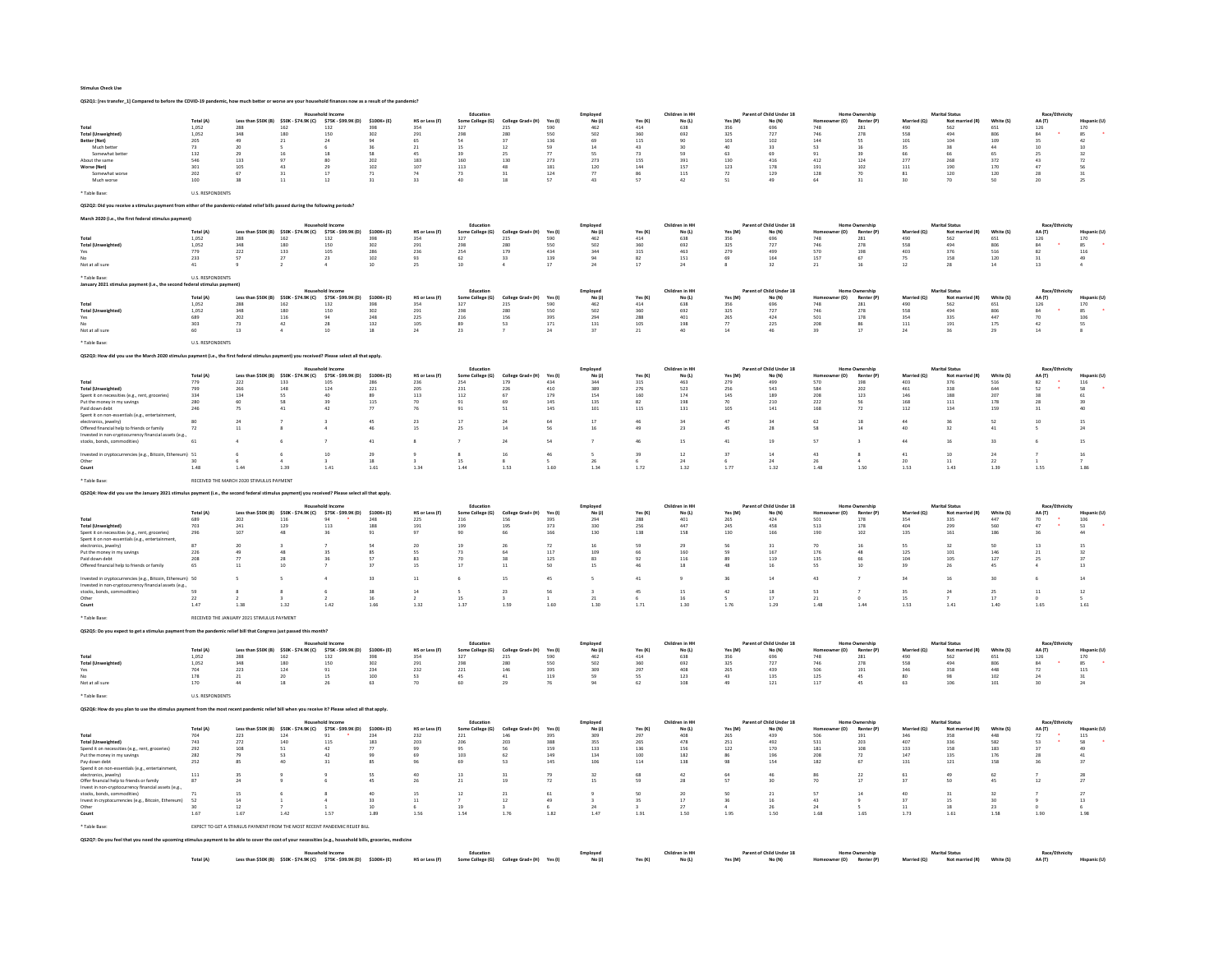| Total           | 704 |                                                                          |     |     | 232 | 221 | 146 | 395 | 309 | 297 | 408 | 265 | 439 | 506 | 191 |     | 358 | 448 |  | 115 |
|-----------------|-----|--------------------------------------------------------------------------|-----|-----|-----|-----|-----|-----|-----|-----|-----|-----|-----|-----|-----|-----|-----|-----|--|-----|
|                 | 743 |                                                                          | 115 | 183 | 203 | 206 | 203 | 388 | 355 | 265 | 478 | 251 | 492 |     | 203 | 407 | 336 | 582 |  |     |
| Yes             | 436 | 149                                                                      |     | 146 |     | 141 | 97  | 279 | 157 | 235 | 202 | 210 | 226 | 300 | 133 | 206 | 230 | 253 |  | 87  |
| No              | 221 | 63                                                                       | -29 | 70  |     | 74  | 53  | 91  | 130 | 47  |     | 41  | 180 | 169 | 52  | 118 | 104 | 160 |  | 21  |
| Not at all sure | 47  | 11                                                                       |     | 19  |     |     |     |     |     | 15  |     |     |     |     |     |     |     |     |  |     |
|                 |     |                                                                          |     |     |     |     |     |     |     |     |     |     |     |     |     |     |     |     |  |     |
| * Table Base:   |     | PECT TO GET A STIMULUS PAYMENT FROM THE MOST RECENT PANDEMIC RELIEF RILL |     |     |     |     |     |     |     |     |     |     |     |     |     |     |     |     |  |     |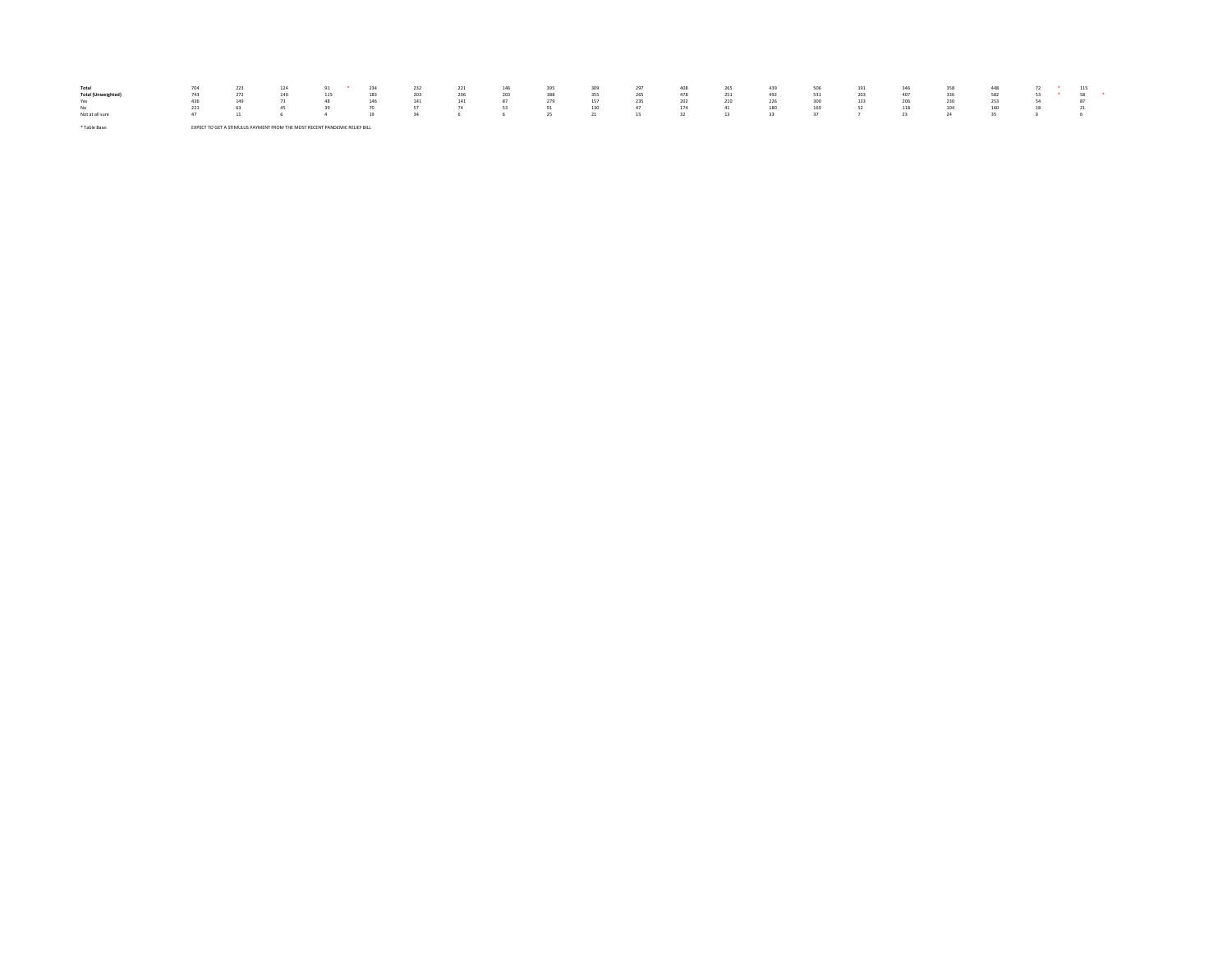QS2Q1: [res transfer\_1] Compared to before the COVID-19 pandemic, how much better or worse are your household finances now as a result of the pandemic?

|                           | Total (A)  |            | Gen Z 18-24 (B) |              |           | Millennials 25-40 (C) Gen X 41-56 (D) |           |    | <b>Boomers 57-75 (E)</b> |             | Silent 76-93 (F) |              |
|---------------------------|------------|------------|-----------------|--------------|-----------|---------------------------------------|-----------|----|--------------------------|-------------|------------------|--------------|
| Total                     | $N = 1052$ |            | $N = 122$       |              | $N = 311$ |                                       | $N = 247$ |    | $N = 299$                |             | $N = 72$         |              |
| <b>Total (Unweighted)</b> | $N = 1052$ |            | $N = 125$       |              | $N = 269$ |                                       | $N = 247$ |    | $N = 342$                |             | $N = 68$         |              |
| Better (Net)              | 19%        | EF         | 23%             | eF           | 26%       | aEF                                   | 23%       | EF | 13%                      |             | 3%               |              |
| Much better               | 7%         |            | 5%              |              | 10%       | Ef                                    | 11%       | EF | 3%                       |             | 1%               |              |
| Somewhat better           | 13%        |            | 17%             |              | 16%       |                                       | 12%       |    | 11%                      |             | 2%               |              |
| About the same            | 52%        | <b>BCd</b> | 37%             |              | 42%       |                                       | 43%       |    | 66%                      | <b>ABCD</b> | 91%              | <b>ABCDE</b> |
| Worse (Net)               | 29%        | EF         | 40%             | aEF          | 32%       | EF                                    | 34%       | EF | 21%                      |             | 6%               |              |
| Somewhat worse            | 19%        |            | 34%             | <b>ACdEF</b> | 17%       |                                       | 23%       | eF | 16%                      |             | 5%               |              |
| Much worse                | 9%         | ef         | 6%              |              | 15%       | <b>AbEF</b>                           | 11%       | eF | 6%                       |             | 1%               |              |

\* Table Base: U.S. RESPONDENTS

# QS2Q2: Did you receive a stimulus payment from either of the pandemic-related relief bills passed during the following periods?

# March 2020 (i.e., the first federal stimulus payment)

|                           | Total (A)  |           | Gen Z 18-24 (B) |              |           | Millennials 25-40 (C) Gen X 41-56 (D) |           |            | <b>Boomers 57-75 (E)</b> |     | Silent 76-93 (F) |  |
|---------------------------|------------|-----------|-----------------|--------------|-----------|---------------------------------------|-----------|------------|--------------------------|-----|------------------|--|
| <b>Total</b>              | $N = 1052$ |           | $N = 122$       |              | $N = 311$ |                                       | $N = 247$ |            | $N = 299$                |     | $N = 72$         |  |
| <b>Total (Unweighted)</b> | $N = 1052$ | $N = 125$ |                 |              | $N = 269$ |                                       | $N = 247$ |            | $N = 342$                |     | N=68             |  |
| Yes                       | 74%        |           | 41%             |              | 73%       | B                                     | 82%       | <b>ABC</b> | 80%                      | aBc | 82%              |  |
| No                        | 22%        |           | 48%             | <b>ACDEF</b> | 24%       | de                                    | 16%       |            | 17%                      |     | 14%              |  |
| Not at all sure           | 4%         |           | 11%             | <b>ACDE</b>  | 3%        |                                       | 2%        |            | 3%                       |     | 4%               |  |

# \* Table Base: U.S. RESPONDENTS January 2021 stimulus payment (i.e., the second federal stimulus payment)

|                           | Total (A)  | Gen Z 18-24 (B) |              | Millennials 25-40 (C) Gen X 41-56 (D) |   |           |    | <b>Boomers 57-75 (E)</b> | Silent 76-93 (F) |  |
|---------------------------|------------|-----------------|--------------|---------------------------------------|---|-----------|----|--------------------------|------------------|--|
| <b>Total</b>              | $N = 1052$ | $N = 122$       |              | $N = 311$                             |   | $N = 247$ |    | $N = 299$                | N=72             |  |
| <b>Total (Unweighted)</b> | $N = 1052$ | $N = 125$       |              | $N = 269$                             |   | $N = 247$ |    | $N = 342$                | N=68             |  |
| Yes                       | 65%        | 38%             |              | 69%                                   | в | 73%       | аB | 66%                      | 71%              |  |
| No                        | 29%        | 50%             | <b>ACDEF</b> | 27%                                   |   | 24%       |    | 27%                      | 26%              |  |
| Not at all sure           | 6%         | 13%             | <b>ACD</b>   | 4%                                    |   | 3%        |    | 7%                       | 4%               |  |

\* Table Base: U.S. RESPONDENTS

QS2Q3: How did you use the March 2020 stimulus payment (i.e., the first federal stimulus payment) you received? Please select all that apply.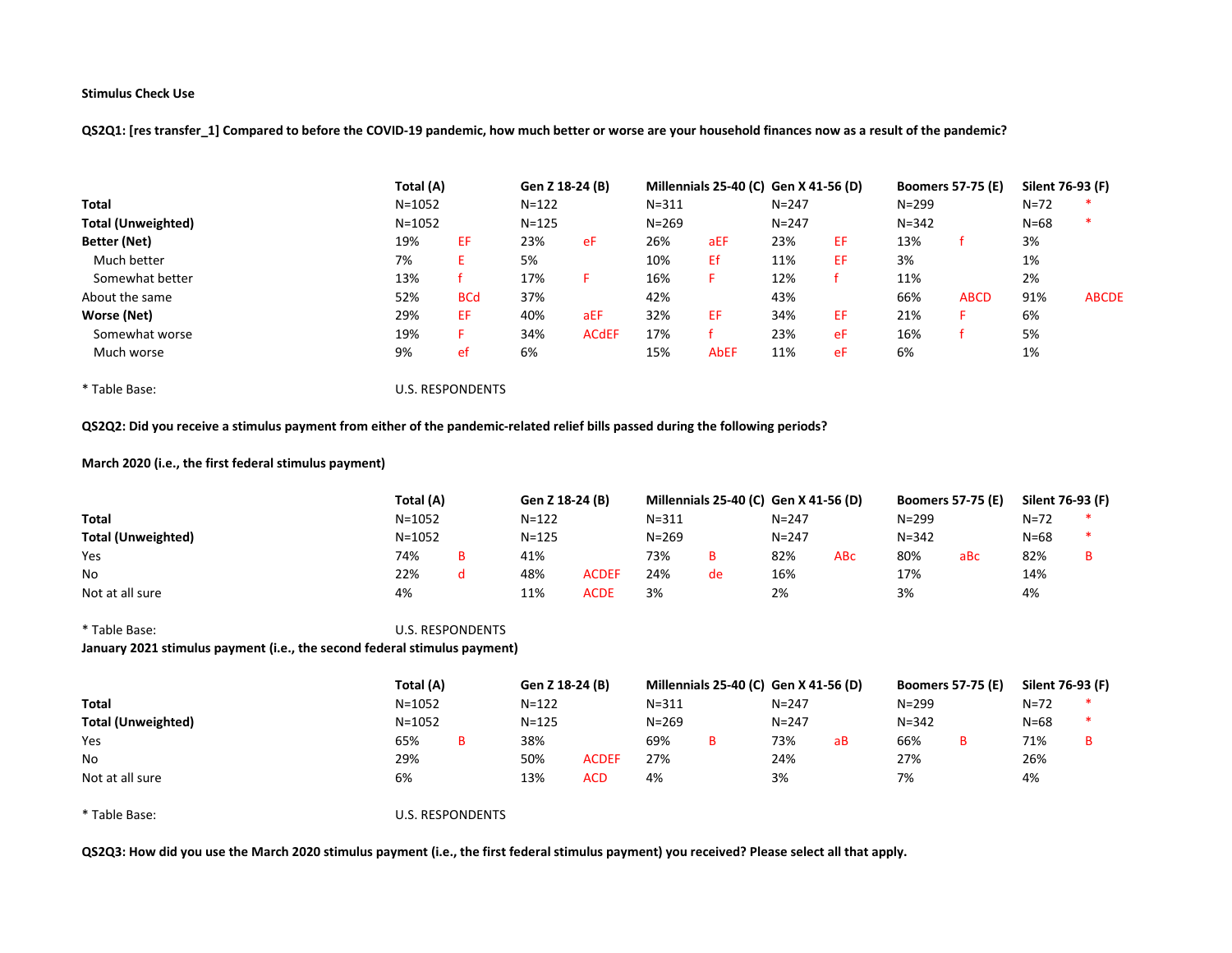|                                                        | Total (A) |    | Gen Z 18-24 (B) |            |           | Millennials 25-40 (C) Gen X 41-56 (D) |           |    | <b>Boomers 57-75 (E)</b> |     | Silent 76-93 (F) |     |
|--------------------------------------------------------|-----------|----|-----------------|------------|-----------|---------------------------------------|-----------|----|--------------------------|-----|------------------|-----|
| <b>Total</b>                                           | $N = 779$ |    | $N=49$          | ∗          | $N = 226$ |                                       | $N = 202$ |    | $N = 241$                |     | $N = 59$         |     |
| <b>Total (Unweighted)</b>                              | $N = 799$ |    | $N=51$          | *          | $N = 206$ |                                       | $N = 202$ |    | $N = 283$                |     | $N=56$           |     |
| Spent it on necessities (e.g., rent, groceries)        | 43%       |    | 44%             |            | 50%       | Εf                                    | 43%       |    | 38%                      |     | 31%              |     |
| Put the money in my savings                            | 36%       | D  | 51%             | cD         | 32%       |                                       | 24%       |    | 43%                      | aCD | 51%              | aCD |
| Paid down debt                                         | 32%       |    | 25%             |            | 33%       |                                       | 35%       |    | 30%                      |     | 28%              |     |
| Spent it on non-essentials (e.g., entertainment,       |           |    |                 |            |           |                                       |           |    |                          |     |                  |     |
| electronics, jewelry)                                  | 10%       | ef | 15%             | F.         | 18%       | <b>ADEF</b>                           | 9%        |    | 6%                       |     | 0%               |     |
| Offered financial help to friends or family            | 9%        | e  | 17%             | <b>dEF</b> | 16%       | <b>ADEF</b>                           | 6%        |    | 5%                       |     | 2%               |     |
| Invested in non-cryptocurrency financial assets (e.g., |           |    |                 |            |           |                                       |           |    |                          |     |                  |     |
| stocks, bonds, commodities)                            | 8%        | Ε. | 18%             | adEF       | 14%       | <b>AdEf</b>                           | 7%        |    | 3%                       |     | 2%               |     |
| Invested in cryptocurrencies (e.g., Bitcoin, Ethereum) | 7%        | E. | 10%             | E.         | 13%       | <b>AdEF</b>                           | 6%        | E. | 1%                       |     | 0%               |     |
| Other                                                  | 4%        |    | 2%              |            | 1%        |                                       | 4%        |    | 6%                       | C.  | 7%               |     |
| Count                                                  | 1.48      |    | 1.82            |            | 1.77      |                                       | 1.34      |    | 1.33                     |     | 1.21             |     |

\* Table Base: RECEIVED THE MARCH 2020 STIMULUS PAYMENT

QS2Q4: How did you use the January 2021 stimulus payment (i.e., the second federal stimulus payment) you received? Please select all that apply.

|                                                                                                                  | Total (A) |              | Gen Z 18-24 (B) |            |           | Millennials 25-40 (C) Gen X 41-56 (D) |           |    | <b>Boomers 57-75 (E)</b> |    | Silent 76-93 (F) |  |
|------------------------------------------------------------------------------------------------------------------|-----------|--------------|-----------------|------------|-----------|---------------------------------------|-----------|----|--------------------------|----|------------------|--|
| <b>Total</b>                                                                                                     | $N = 689$ |              | $N=46$          |            | $N = 215$ |                                       | $N = 180$ |    | $N = 197$                |    | $N = 51$         |  |
| <b>Total (Unweighted)</b>                                                                                        | $N = 703$ |              | $N=52$          | ∗          | $N = 190$ |                                       | $N = 182$ |    | $N = 232$                |    | $N=47$           |  |
| Spent it on necessities (e.g., rent, groceries)                                                                  | 43%       |              | 34%             |            | 47%       |                                       | 47%       |    | 39%                      |    | 33%              |  |
| Spent it on non-essentials (e.g., entertainment,                                                                 |           |              |                 |            |           |                                       |           |    |                          |    |                  |  |
| electronics, jewelry)                                                                                            | 13%       | Ef           | 21%             | EF.        | 21%       | <b>AdEF</b>                           | 12%       | ef | 6%                       |    | 0%               |  |
| Put the money in my savings                                                                                      | 33%       |              | 45%             | C.         | 25%       |                                       | 31%       |    | 39%                      | C. | 38%              |  |
| Paid down debt                                                                                                   | 30%       | B            | 10%             |            | 33%       | B                                     | 32%       | в  | 31%                      | B  | 27%              |  |
| Offered financial help to friends or family                                                                      | 9%        |              | 14%             |            | 15%       | aDEf                                  | 6%        |    | 6%                       |    | 2%               |  |
| Invested in cryptocurrencies (e.g., Bitcoin, Ethereum)<br>Invested in non-cryptocurrency financial assets (e.g., | 7%        | E.           | 16%             | <b>DEF</b> | 14%       | <b>ADEf</b>                           | 4%        |    | 3%                       |    | 1%               |  |
| stocks, bonds, commodities)                                                                                      | 9%        | E.           | 19%             | aDEf       | 16%       | <b>ADEf</b>                           | 5%        |    | 2%                       |    | 2%               |  |
| Other                                                                                                            | 3%        | $\mathbf{C}$ | 2%              |            | 0%        |                                       | 3%        |    | 6%                       | C. | 8%               |  |
| Count                                                                                                            | 1.47      |              | 1.62            |            | 1.72      |                                       | 1.41      |    | 1.32                     |    | 1.11             |  |

\* Table Base: RECEIVED THE JANUARY 2021 STIMULUS PAYMENT

QS2Q5: Do you expect to get a stimulus payment from the pandemic relief bill that Congress just passed this month?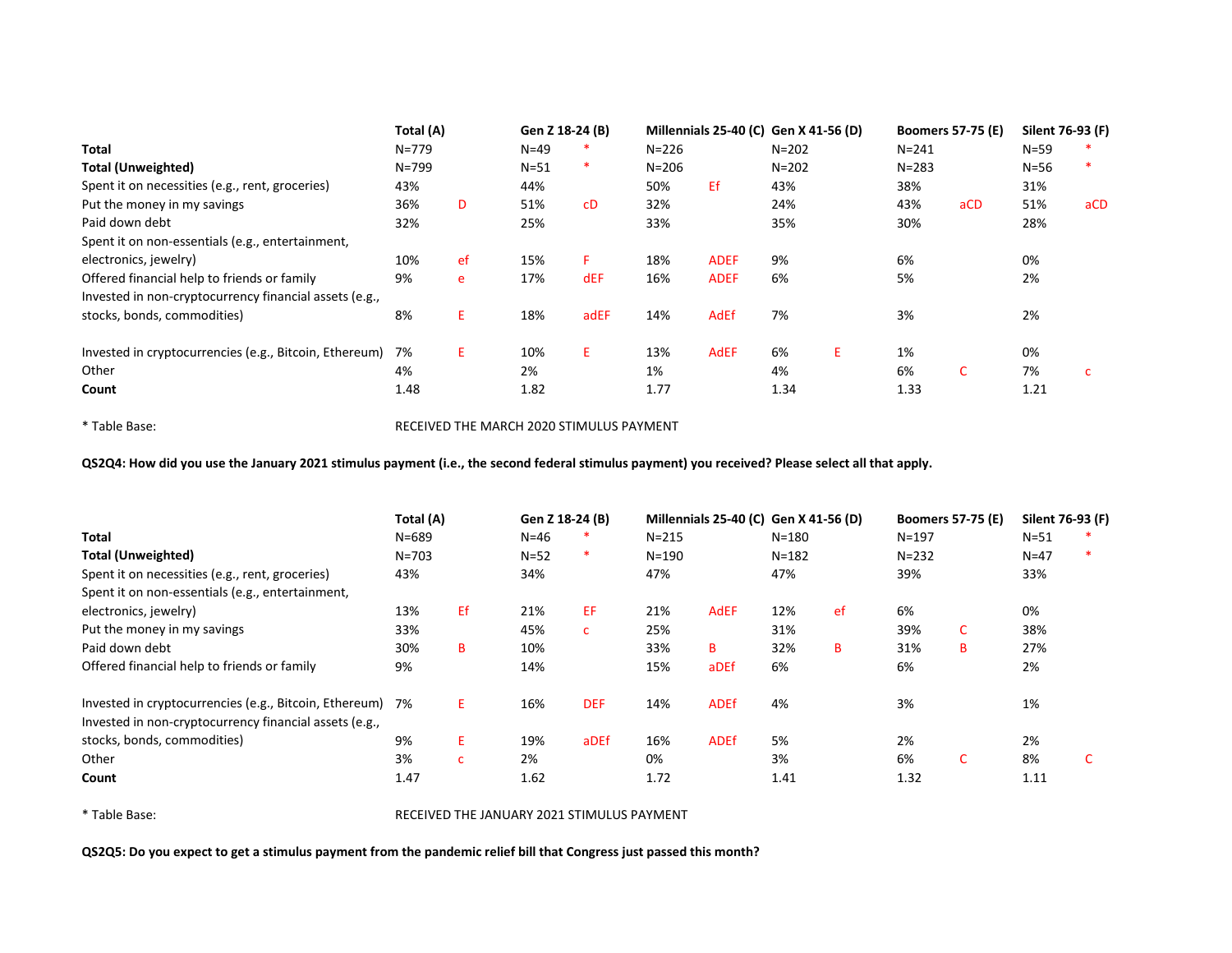|                           | Total (A)  | Gen Z 18-24 (B) |           | Millennials 25-40 (C) Gen X 41-56 (D) |           | <b>Boomers 57-75 (E)</b> | Silent 76-93 (F) |  |
|---------------------------|------------|-----------------|-----------|---------------------------------------|-----------|--------------------------|------------------|--|
| <b>Total</b>              | $N = 1052$ | $N = 122$       | $N = 311$ |                                       | $N = 247$ | $N = 299$                | $N = 72$         |  |
| <b>Total (Unweighted)</b> | $N = 1052$ | $N = 125$       | $N = 269$ |                                       | $N = 247$ | $N = 342$                | $N=68$           |  |
| Yes                       | 67%        | 55%             | 68%       |                                       | 70%       | 67%                      | 74%              |  |
| No                        | 17%        | 23%             | 16%       |                                       | 19%       | 15%                      | 14%              |  |
| Not at all sure           | 16%        | 23%             | 17%       |                                       | 12%       | 17%                      | 12%              |  |

\* Table Base: U.S. RESPONDENTS

QS2Q6: How do you plan to use the stimulus payment from the most recent pandemic relief bill when you receive it? Please select all that apply.

|                                                      | Total (A) |    | Gen Z 18-24 (B) |              |           | Millennials 25-40 (C) Gen X 41-56 (D) |           |     | <b>Boomers 57-75 (E)</b> |                 | Silent 76-93 (F) |             |
|------------------------------------------------------|-----------|----|-----------------|--------------|-----------|---------------------------------------|-----------|-----|--------------------------|-----------------|------------------|-------------|
| <b>Total</b>                                         | $N = 704$ |    | $N=67$          | *            | $N = 211$ |                                       | $N = 171$ |     | $N = 201$                |                 | $N = 53$         |             |
| <b>Total (Unweighted)</b>                            | $N = 743$ |    | $N=65$          | $\ast$       | $N = 198$ |                                       | $N = 185$ |     | $N = 244$                |                 | $N = 51$         | $\ast$      |
| Spend it on necessities (e.g., rent, groceries)      | 41%       | E. | 38%             |              | 47%       | E.                                    | 51%       | aEf | 32%                      |                 | 31%              |             |
| Put the money in my savings                          | 40%       |    | 50%             | $\mathsf{C}$ | 32%       |                                       | 34%       |     | 49%                      | aCD             | 47%              |             |
| Pay down debt                                        | 36%       |    | 22%             |              | 39%       | b                                     | 35%       |     | 40%                      | b               | 27%              |             |
| Spend it on non-essentials (e.g., entertainment,     |           |    |                 |              |           |                                       |           |     |                          |                 |                  |             |
| electronics, jewelry)                                | 16%       | ef | 17%             |              | 24%       | <b>AEF</b>                            | 16%       |     | 10%                      |                 | 3%               |             |
| Offer financial help to friends or family            | 12%       | E. | 21%             | dEF          | 20%       | <b>ADEF</b>                           | 9%        |     | 7%                       |                 | 3%               |             |
| Invest in non-cryptocurrency financial assets (e.g., |           |    |                 |              |           |                                       |           |     |                          |                 |                  |             |
| stocks, bonds, commodities)                          | 10%       | Ef | 19%             | <b>DEF</b>   | 20%       | <b>ADEF</b>                           | 5%        |     | 3%                       |                 | 0%               |             |
| Invest in cryptocurrencies (e.g., Bitcoin, Ethereum) | 7%        | E. | 10%             | e            | 15%       | <b>ADEF</b>                           | 5%        |     | 2%                       |                 | 1%               |             |
| Other                                                | 4%        | C  | 0%              |              | 0%        |                                       | 5%        | C.  | 7%                       | $\sqrt{2}$<br>U | 13%              | <b>ABCd</b> |
| Count                                                | 1.67      |    | 1.76            |              | 1.98      |                                       | 1.60      |     | 1.49                     |                 | 1.25             |             |

\* Table Base: EXPECT TO GET A STIMILUS PAYMENT FROM THE MOST RECENT PANDEMIC RELIEF BILL

QS2Q7: Do you feel that you need the upcoming stimulus payment to be able to cover the cost of your necessities (e.g., household bills, groceries, medicine)?

|                           | Total (A) |    | Gen Z 18-24 (B) |    | Millennials 25-40 (C) Gen X 41-56 (D) |             |           | <b>Boomers 57-75 (E)</b> |             | Silent 76-93 (F) |             |
|---------------------------|-----------|----|-----------------|----|---------------------------------------|-------------|-----------|--------------------------|-------------|------------------|-------------|
| Total                     | $N = 704$ |    | $N = 67$        | ∗  | $N = 211$                             |             | $N = 171$ | $N = 201$                |             | $N = 53$         | *           |
| <b>Total (Unweighted)</b> | $N = 743$ |    | $N = 65$        | ∗  | $N = 198$                             |             | $N = 185$ | $N = 244$                |             | $N = 51$         | $\ast$      |
| Yes                       | 62%       | ЕF | 66%             | Ef | 79%                                   | <b>AdEF</b> | 70%       | 41%                      |             | 42%              |             |
| No                        | 31%       | CD | 20%             |    | 18%                                   |             | 21%       | 52%                      | <b>ABCD</b> | 51%              | <b>ABCD</b> |
| Not at all sure           | 7%        |    | 14%             |    | 2%                                    |             | 9%        | 6%                       |             | 7%               |             |

\* Table Base: EXPECT TO GET A STIMULUS PAYMENT FROM THE MOST RECENT PANDEMIC RELIEF BILL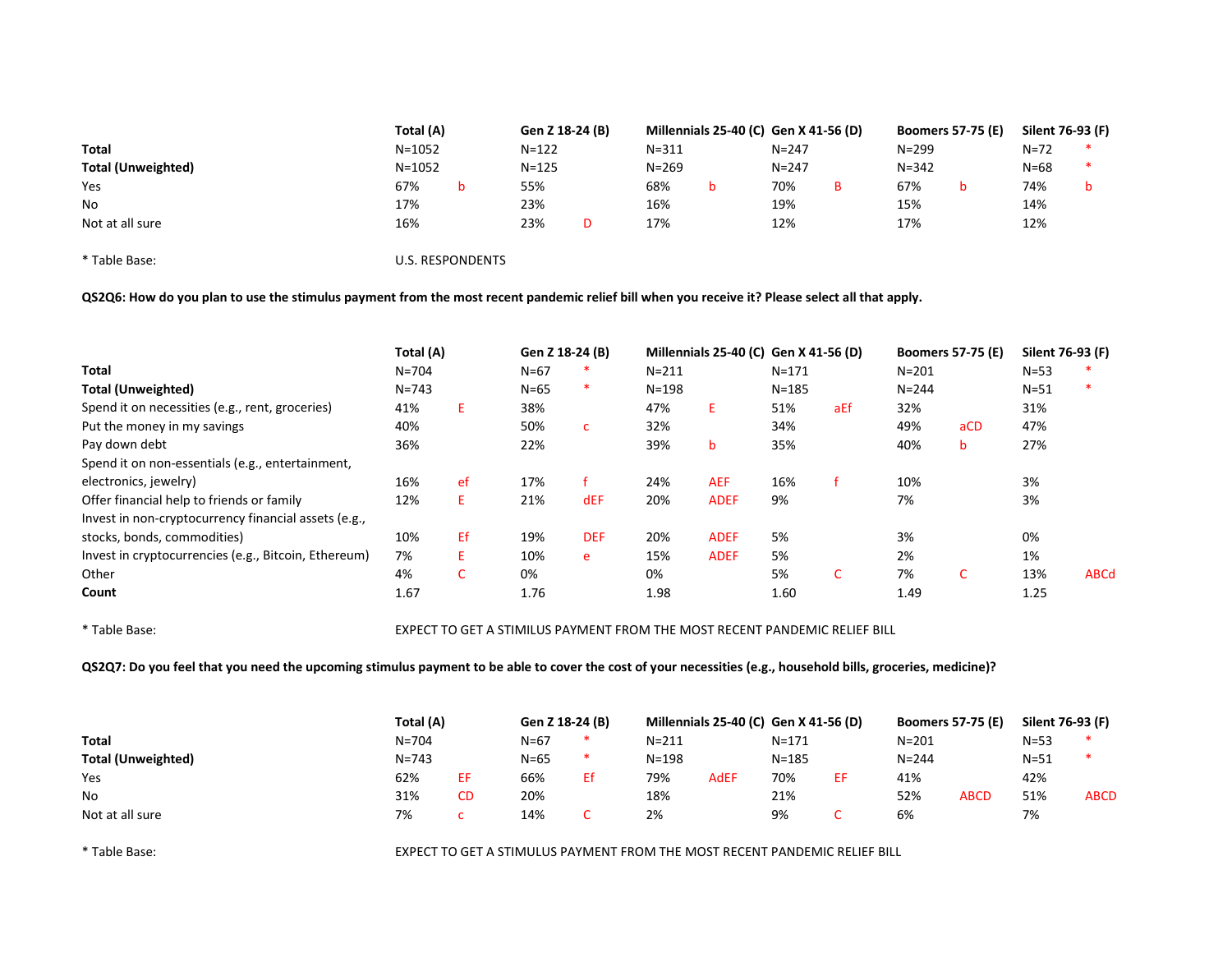QS2Q1: [res transfer\_1] Compared to before the COVID-19 pandemic, how much better or worse are your household finances now as a result of the pandemic?

|                           | Total (A) | Gen Z 18-24 (B) | Millennials 25-40 (C) Gen X 41-56 (D) |     | <b>Boomers 57-75 (E)</b> | Silent 76-93 (F) |
|---------------------------|-----------|-----------------|---------------------------------------|-----|--------------------------|------------------|
| <b>Total</b>              | 1,052     | 122             | 311                                   | 247 | 299                      | 72               |
| <b>Total (Unweighted)</b> | 1,052     | 125             | 269                                   | 247 | 342                      | 68               |
| Better (Net)              | 205       | 28              | 80                                    | 56  | 39                       |                  |
| Much better               | 73        | 6               | 31                                    | 27  | 8                        |                  |
| Somewhat better           | 132       | 21              | 49                                    | 29  | 32                       |                  |
| About the same            | 546       | 45              | 132                                   | 107 | 196                      | 65               |
| Worse (Net)               | 301       | 49              | 100                                   | 84  | 64                       |                  |
| Somewhat worse            | 202       | 42              | 54                                    | 56  | 47                       | 4                |
| Much worse                | 100       | 8               | 46                                    | 28  | 17                       |                  |

\* Table Base: U.S. RESPONDENTS

# QS2Q2: Did you receive a stimulus payment from either of the pandemic-related relief bills passed during the following periods?

# March 2020 (i.e., the first federal stimulus payment)

|                           | Total (A) | Gen Z 18-24 (B) | Millennials 25-40 (C) Gen X 41-56 (D) |     | <b>Boomers 57-75 (E)</b> | Silent 76-93 (F) |  |
|---------------------------|-----------|-----------------|---------------------------------------|-----|--------------------------|------------------|--|
| <b>Total</b>              | 1,052     | 122             | 311                                   | 247 | 299                      | רד<br>. .        |  |
| <b>Total (Unweighted)</b> | 1,052     | 125             | 269                                   | 247 | 342                      | 68               |  |
| Yes                       | 779       | 49              | 226                                   | 202 | 241                      | 59               |  |
| No                        | 233       | 59              | 74                                    | 38  | 50                       | 10               |  |
| Not at all sure           | 41        | 13              | ᆠ                                     |     |                          |                  |  |

# \* Table Base: U.S. RESPONDENTS January 2021 stimulus payment (i.e., the second federal stimulus payment)

|                           | Total (A) | Gen Z 18-24 (B) | Millennials 25-40 (C) Gen X 41-56 (D) |     | <b>Boomers 57-75 (E)</b> | Silent 76-93 (F) |  |
|---------------------------|-----------|-----------------|---------------------------------------|-----|--------------------------|------------------|--|
| <b>Total</b>              | 1,052     | 122             | 311                                   | 247 | 299                      |                  |  |
| <b>Total (Unweighted)</b> | 1,052     | 125             | 269                                   | 247 | 342                      | 68               |  |
| Yes                       | 689       | 46              | 215                                   | 180 | 197                      | 51               |  |
| No                        | 303       | 61              | 84                                    | 58  | 81                       | 18               |  |
| Not at all sure           | 60        | 15              | 13                                    |     | 21                       |                  |  |
|                           |           |                 |                                       |     |                          |                  |  |

\* Table Base: U.S. RESPONDENTS

QS2Q3: How did you use the March 2020 stimulus payment (i.e., the first federal stimulus payment) you received? Please select all that apply.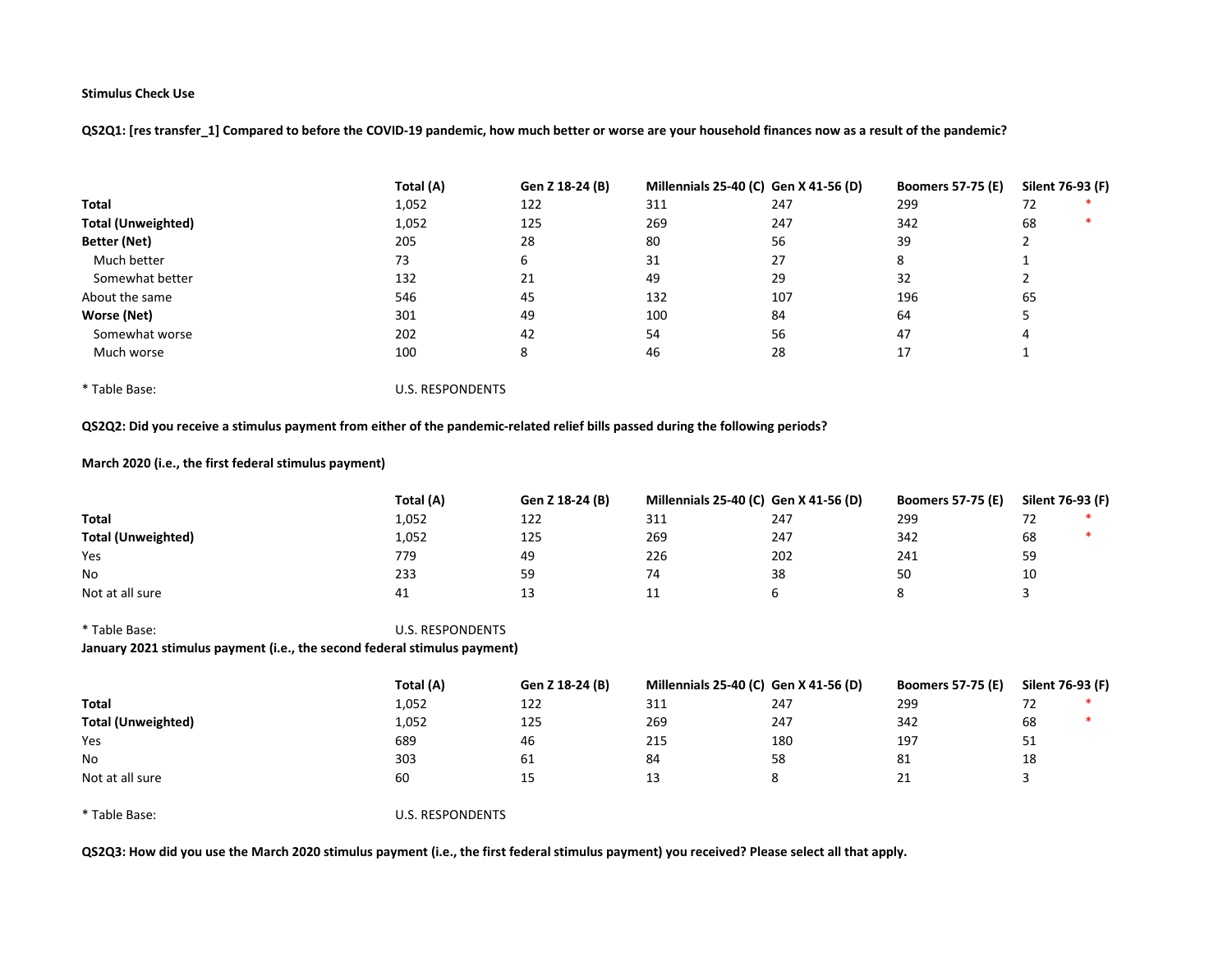|                                                           | Total (A) | Gen Z 18-24 (B) |   | Millennials 25-40 (C) Gen X 41-56 (D) |      | <b>Boomers 57-75 (E)</b> | Silent 76-93 (F) |  |
|-----------------------------------------------------------|-----------|-----------------|---|---------------------------------------|------|--------------------------|------------------|--|
| <b>Total</b>                                              | 779       | 49              |   | 226                                   | 202  | 241                      | 59               |  |
| <b>Total (Unweighted)</b>                                 | 799       | 51              | ∗ | 206                                   | 202  | 283                      | 56               |  |
| Spent it on necessities (e.g., rent, groceries)           | 334       | 22              |   | 114                                   | 88   | 91                       | 19               |  |
| Put the money in my savings                               | 280       | 25              |   | 71                                    | 49   | 104                      | 30               |  |
| Paid down debt                                            | 246       | 13              |   | 74                                    | 71   | 72                       | 17               |  |
| Spent it on non-essentials (e.g., entertainment,          |           |                 |   |                                       |      |                          |                  |  |
| electronics, jewelry)                                     | 80        |                 |   | 40                                    | 18   | 15                       |                  |  |
| Offered financial help to friends or family               | 72        | 9               |   | 37                                    | 13   | 13                       |                  |  |
| Invested in non-cryptocurrency financial assets (e.g.,    |           |                 |   |                                       |      |                          |                  |  |
| stocks, bonds, commodities)                               | 61        | 9               |   | 31                                    | 13   |                          |                  |  |
| Invested in cryptocurrencies (e.g., Bitcoin, Ethereum) 51 |           |                 |   | 30                                    | 13   |                          | 0                |  |
| Other                                                     | 30        |                 |   |                                       | 8    | 14                       | 4                |  |
| Count                                                     | 1.48      | 1.82            |   | 1.77                                  | 1.34 | 1.33                     | 1.21             |  |

\* Table Base: RECEIVED THE MARCH 2020 STIMULUS PAYMENT

QS2Q4: How did you use the January 2021 stimulus payment (i.e., the second federal stimulus payment) you received? Please select all that apply.

|                                                           | Total (A) | Gen Z 18-24 (B) |  | Millennials 25-40 (C) Gen X 41-56 (D) |      | <b>Boomers 57-75 (E)</b> |          | Silent 76-93 (F) |
|-----------------------------------------------------------|-----------|-----------------|--|---------------------------------------|------|--------------------------|----------|------------------|
| Total                                                     | 689       | 46              |  | 215                                   | 180  | 197                      | 51       |                  |
| <b>Total (Unweighted)</b>                                 | 703       | 52              |  | 190                                   | 182  | 232                      | 47       |                  |
| Spent it on necessities (e.g., rent, groceries)           | 296       | 15              |  | 101                                   | 85   | 77                       | 17       |                  |
| Spent it on non-essentials (e.g., entertainment,          |           |                 |  |                                       |      |                          |          |                  |
| electronics, jewelry)                                     | 87        | 9               |  | 45                                    | 21   | 12                       | 0        |                  |
| Put the money in my savings                               | 226       | 21              |  | 55                                    | 55   | 76                       | 19       |                  |
| Paid down debt                                            | 208       |                 |  | 71                                    | 58   | 61                       | 14       |                  |
| Offered financial help to friends or family               | 65        |                 |  | 33                                    | 12   | 12                       |          |                  |
| Invested in cryptocurrencies (e.g., Bitcoin, Ethereum) 50 |           |                 |  | 30                                    |      |                          | $\Omega$ |                  |
| Invested in non-cryptocurrency financial assets (e.g.,    |           |                 |  |                                       |      |                          |          |                  |
| stocks, bonds, commodities)                               | 59        | q               |  | 34                                    | 10   |                          |          |                  |
| Other                                                     | 22        |                 |  |                                       |      | 11                       |          |                  |
| Count                                                     | 1.47      | 1.62            |  | 1.72                                  | 1.41 | 1.32                     | 1.11     |                  |

\* Table Base: RECEIVED THE JANUARY 2021 STIMULUS PAYMENT

QS2Q5: Do you expect to get a stimulus payment from the pandemic relief bill that Congress just passed this month?